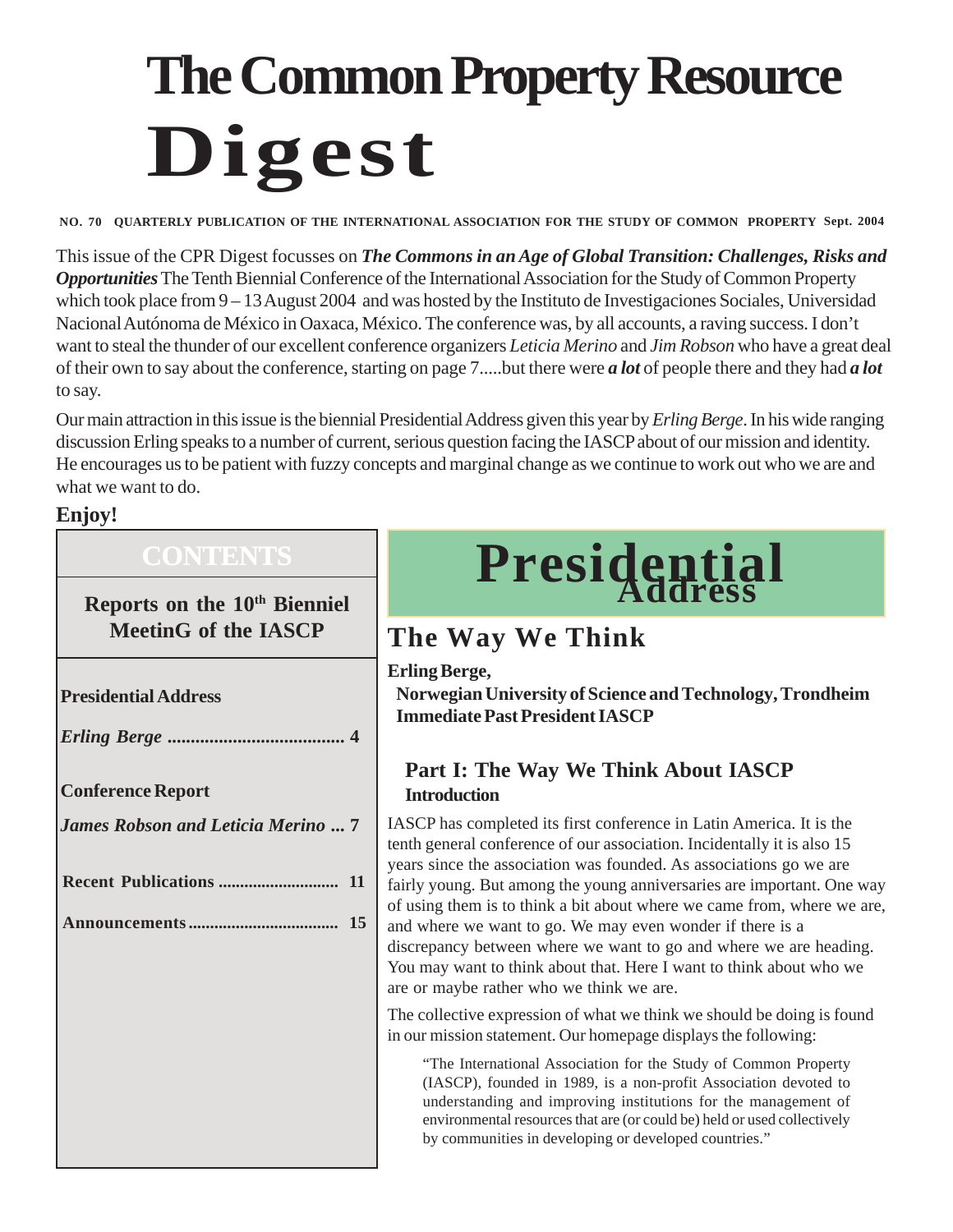## **The Common Property Resource Digest**

*Published with support from the Ford Foundation*

> *Editor* Douglas Clyde Wilson *Assistant Editor* Alyne E. Delaney



## **International Association for the Study of Common Property**

#### **Current Officers**

President: Narpat Jodha President Elect: Owen Lynch Immediate Past President: Erling Berge

#### **Council**

Doris Capistrano Ruth Meinzen-Dick Leticia Merino Calvin Nhira Dianne Rocheleau Andrew White

**Executive Director** MichelleCurtain **CPR Digest Editor** Doug Wilson **Information Officer** Charlotte Hess

#### **Conference Coordinators**

**2005 Regional Meetings**

Pacific Region John Sheehan

© *2000 IASCP*

#### **WWW.IASCP.ORG**

*CPR Digest no 67 and 68* have raised questions directly addressing our mission statement. Charlotte Hess, our Information Officer, in no 67, says that our mission statement is too restrictive seen in relation to what our members actually do. It may be leading outsiders into thinking we do other things than we actually do and thus possibly deter some people from getting involved in our discussions. This observation leads me to ask why we feel the statement restricts our identity today but apparently not in 1989. Was the statement of 1989 too 'static' in its approach to delimiting our field of interest?

Amy R Poteet, in *CPR Digest no 68*, raises questions about conceptual consistency in our discussions. The focus is not on our mission statement, but on what we do as scientists. Yet, the question is as applicable to our collective identity: how can we describe what our mission is? What are the concepts we can use most effectively to communicate our field of interest? Should the concepts be well defined, internally consistent and able to communicate unambiguously across professional and cultural borders?

I do not think anybody would oppose such concepts. But we all realise that such concepts do not exist. So, what is the next best solution?

#### **Fuzzy concepts and marginal change**

Some of the more commonly used concepts of science do not have clear boundaries. Consider for example 'cause' and 'causation'. In fact, most concepts in natural languages do not have clear boundary rules. Meaning is established by usage rather than by definitions. Over time their meaning will change, mostly without being noticed by the users of the language. Even if the language of science is different in some respects it is surprisingly similar in most of its dynamic. Core concepts are not well defined, meanings are established by usage, evolve, and change across generations of users.

Could such properties of languages have any implications for a mission statement? Consider for example core concepts from our discussions such as: 'common property', 'common pool resource', and 'commons'. In the program for the Oaxaca conference we find

frequencies of use:

| 'common property' is mentioned | 46 times  |
|--------------------------------|-----------|
| 'common pool' is mentioned     | 18 times  |
| 'resources'                    | 131 times |
| 'common pool resource/s'       | 15 times  |
| 'commons'                      | 128 times |
| 'community/ies' are mentioned  | 226 times |

Now, which concept should we choose in our mission statement? 'Common property' appears in our current mission statement, 'commons' does not. If usage were a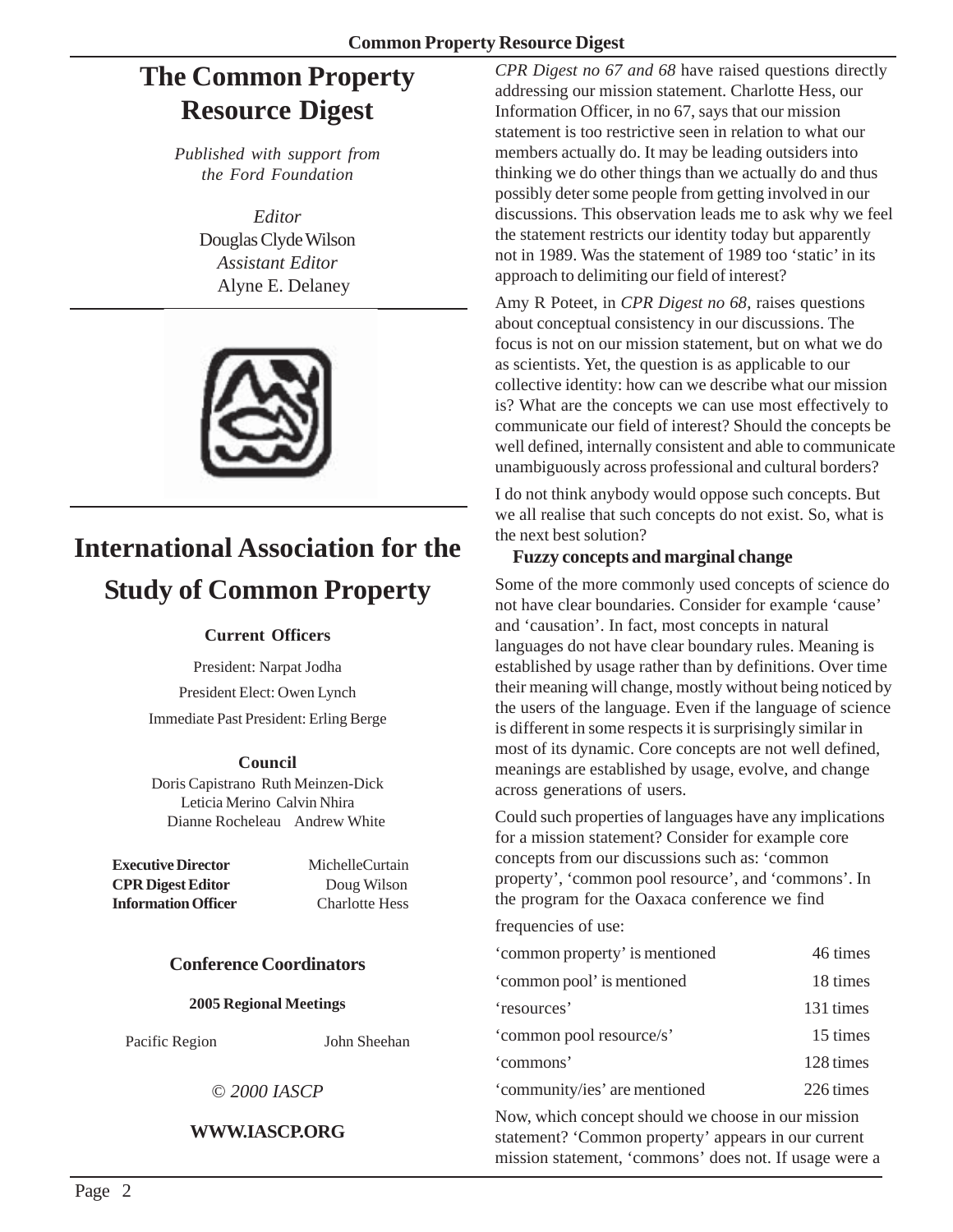vote commons and community would speak most broadly to what we actually do.

However, to some extent the choice of words will have to be tailored to how specialised and focused we want our association to be or become. Therefore we also should consider the dynamics of languages. Should we choose fuzzy or well defined concepts?

In my view "commons" refers to a basic concept with a strong core speaking to and being understandable for most people, but without clear conceptual boundaries. While most people will be able to point to a commons they readily recognise, any two persons from different institutional contexts may have to discuss at some length to agree on similarities and differences in the classification of their favourite commons. It would seem reasonable to call it a fuzzy concept.

On the other hand, 'common pool resource' is not used in our mission statement, but it is a central concept in our discussion. This concept is well defined by a technical language in terms of subtractability and exclusion. Once definitions of subtractability and exclusion are accepted, the abstract idea of a common pool resource is clear with sharp boundaries. However, this may not always translate into easy identification of an object in the real world. Agreeing on whether any specific resource is or is not a common pool resource may sometimes be as hard as to agree on whether it is a commons. It will depend on how you understand subtractability and excludability.

The institutional structure giving meaning to subtractability and exclusion is not included in the definition. Nevertheless, it is implicitly there. Are, for example, real world examples of subtractability and exclusion defined independent of technology and transaction costs? Detailed investigations of the institutional structure governing each resource may be needed to determine whether the resource can be said to have common pool characteristics or not. In empirical work the clarity of the technical terms evaporates.

The concept 'common property' is used even in our name. Thus it should be the most basic concept in our identity. But what kind of image does this concept evoke for the uninitiated? My impression is that the most common understanding of the concept will associate to property rights and law, and if people do not know much about it, the first thing that comes to mind might be the common property of married couples or maybe the common property of condominium owners rather than a commons as we tend to think of it.

To me it seems that while all common property according to our theoretical approach can be called a commons, not all commons will be common property in the legal sense. Now, contrary to what most people think, property rights

are also in law a rather fuzzy concept. Most people will assume, as mainstream economics does, that only the Roman law *dominium plenum* can be considered real property rights. Those who do have not only missed the legal approach to property as a variable bundle of rights, they also have missed out on a basic feature of our institutional approach to resource management: that property rights in real life are negotiable and malleable

So what exactly does the concept 'common property' tell a stranger about us? Consider the different ideas evoked if our name contained the words 'the Study of Commons and Property' rather than 'the Study of Common Property'!



*The volunteers were a joyful (and very helpful) presence - Photo Doug Wilson*

#### **Changing IASCP requires fuzzy concepts**

Living systems have to adapt to their environment. Most adaptation occurs as an accumulation of small changes at various margins. The International Association for the Study of Common Property is a living system that will change, and we are better off changing at the margins rather than in sweeping reorganisations.

Words comprise much of what we are. Thus, changing The International Association for the Study of Common Property means changing words. And as noted, meanings of words in natural languages change at the margin. To be able to adapt, our core concepts need fuzzy boundaries that enable us to change our activities at the margin, to discover new types of commons and to apply the theory to new aspects of resource governance. But there is another important aspect to the words we use that Charlotte Hess pointed to.

#### **The way we think and institutional design**

Charlotte Hess' concern, I think, is not so much the clarity of concepts as whether some scholars and practitioners feel at home in the Association. Will the mission statement tell them that what they do falls, as it were, within the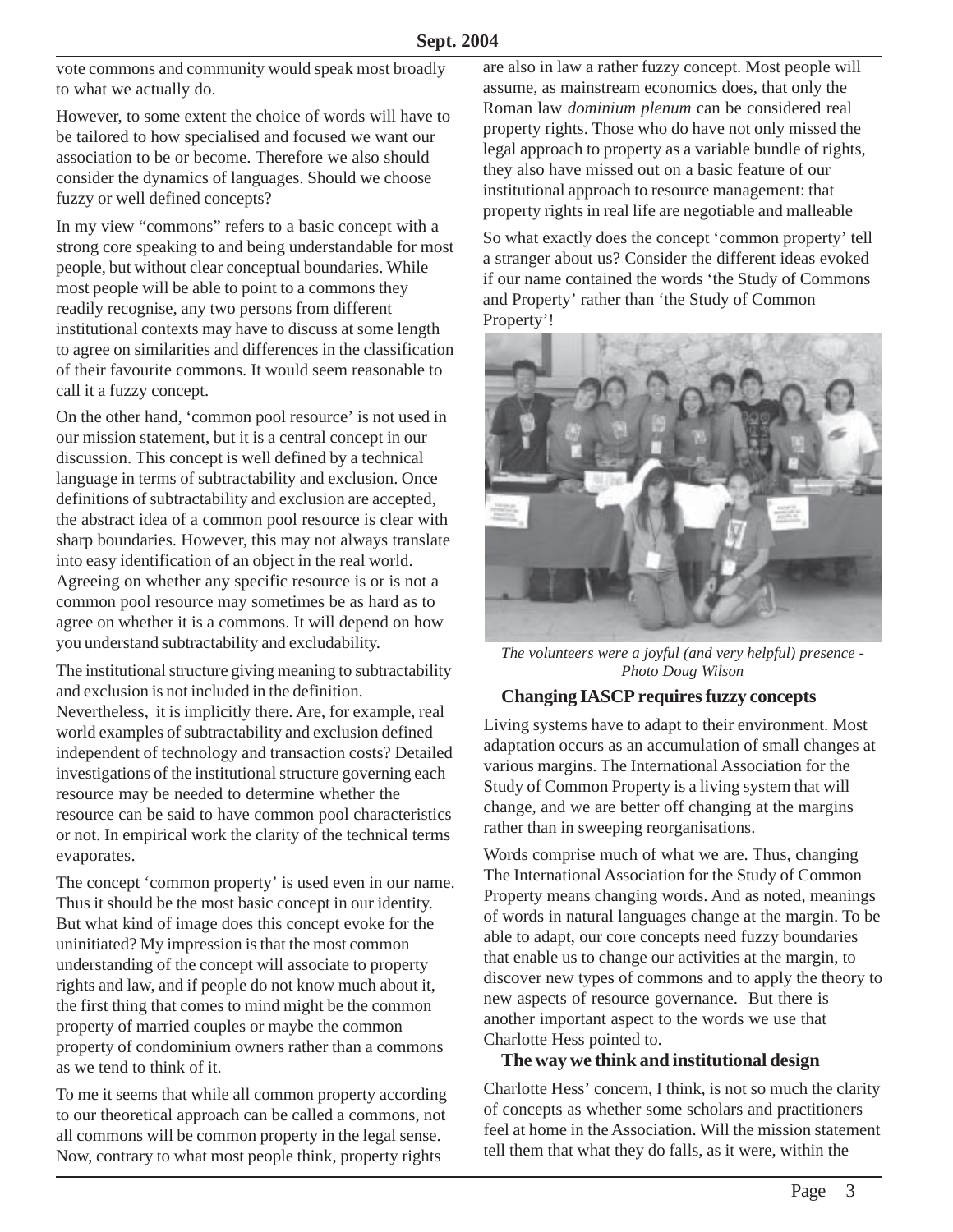jurisdiction of the Association? Are they entitled to bring their questions and concerns along, and can they expect others to want to discuss them?

If I read her concerns right, the clarity of concepts may not matter so much per se. What matters to such a problem is the framing of the concepts. What kinds of feelings, attitudes and values will the mission statement evoke? Is our mission inclusive of all types of commons? Seen like this we really have an interesting problem in institutional design.

By some versions of our theory of commons, it would be reasonable to say that our association defines a commons. We are a group of people working together to manage and harvest essential goods from a resource held

collectively. This resource is, of course, the fund of knowledge embodied in you and the texts that you have written or that you in other ways make relevant for the study of commons.

"Knowledge commons" has been on our agenda for a long time.

But are the characteristics of our common fund of knowledge such that we can call our association a commons? Does our theory apply to resources other than environmental resources? If we believe it does, or if we

*Outside (and inside) the meeting venue civil society was alive - Photo Doug Wilson*

want to test if it does, we should not be deterred by the words used in our mission statement. Both the words we use and the way we frame them should encourage explorations at the margins of our fields of study.

There is also an important lesson for institutional design here. This lesson has always been common knowledge among good democratic politicians. The trick is to create an adaptable framework for guided evolution. We want a mission statement that helps us focus on what is important while it also allows us to explore new aspects and adapt to new perceptions of the world. We should not let ourselves become locked into some particular way of perceiving the world. We as well as the world will always be changing.

Using fuzzy concepts will allow change. But how do we introduce guidance to the evolving system? Bureaucratic instructions or democratic discussions work sometimes, but either may be too slow, or, at worst, self-defeating. For an association like ours, I think guidance must come from a framework that affects **the way we think**, rather than **what** we think.

do." At the time, I was puzzled.

## **From a way of thinking to doing**

What kind of difference is that? What practical implication would follow from thinking differently? Isn't it what we actually do that makes a difference for biodiversity? Of course it is. But thinking is also doing something. So let me rephrase the question. When and how will the way we think about what we do have an impact on what we do? Phrased like this we se that how we think about what we do will be extremely important. It will be important at precisely those points in time when we have to choose among several options for action. If we think that sustainable forestry is as important as profits, we will choose differently than if we think only profits counts. If we think about ourselves that we are just and honest human beings we will react differently to new opportunities than if we think that we are allowed to cut corners as long as we are not caught at it.

Two suggestions emerge. The way we think about what we do involves feelings, attitudes, and values.

Why would I think that the way we think is more

**The way we think is important**

important than what we think? There is an obvious link from what we want to what we get. But is **the way we think** about our activities important apart from what we want to achieve? And exactly what do I mean by "the way we think"? I am not sure I will be able to answer to your satisfaction. Probably not even to my own satisfaction. But I want to try. So let me start with and example:

#### **A forester thinking differently**

During a conference on forestry in Oslo we had an excursion to the large privately owned woods around Oslo. One of the foresters working there came along

and explained how they managed the forest. Recently new regulations to promote biodiversity and sustainable forestry had been promulgated and I asked the forester what difference did the new regulations make. What were they doing differently now compared to before the regulations.

The man thought about it for some time before he answered me: "No", he said, "we don't do things differently, but we think differently about what we

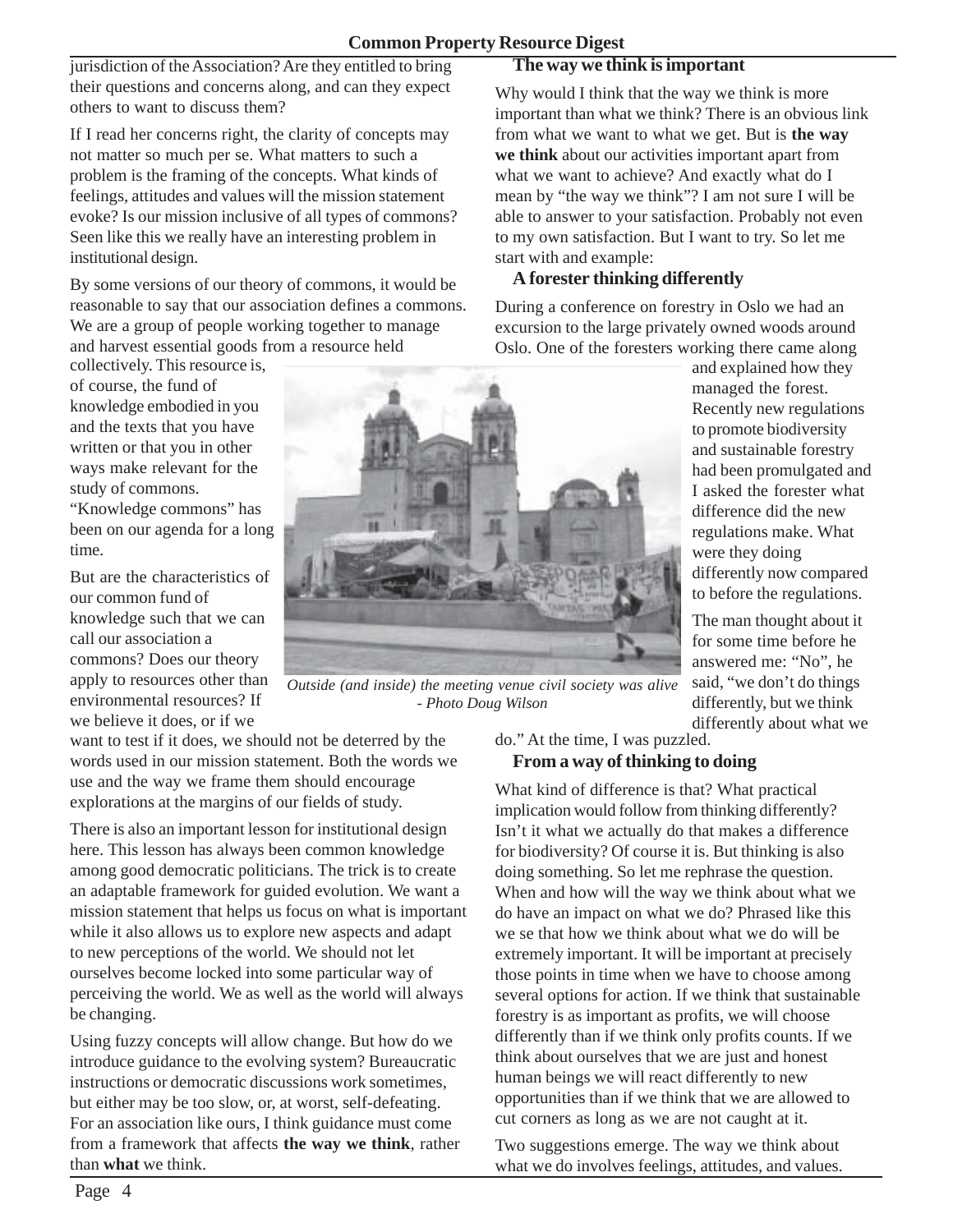Thoughts of IASCP

And the way we think about what we do involves the future more than the present.

#### **The way to think about IASCP**

Can we apply a distinction between what we think about and the way we think about it to the International Association for the Study of Common Property? As I show in the table, I think we can.

There would seem to be two kinds of mechanisms linking the goals of the Association and the activities we engage in. One mechanism defines what we do; the other defines the standards of performance when we do it. This is one way of approaching the difference between what we think about and the way we think about it.

The rest of the

of the Werld

Think Weds

What the Rest

Think We Want

of the World

to Do

woodd

Actions of

Expressing A

Mission

Statement

IASCP members members

usually translated as commons. Rather it will translate approximately as private common property. The mountains are the common property of the farms in the valley. They are not the common property of the farmers, but of the farms. The resources found in the mountains are an integral part of what made farming possible here in the far north at the margin of where people are supposed to survive on agriculture. This has now started to change. Farming has been changing rapidly for more than one generation. The mountain resources are now of much less significance for farming, but are still used extensively.

More important than the slow changes in agricultural activities is the fact that central authorities have begun to

In fact, I think it may be a reasonable conjecture to say that institutions for selfgovernance need to shape **the way people think** about their problems rather than **what people think** about their problems. This is a hypothesis you may want to test more rigorously. But I believe we should apply this as a design principle to our mission statement. The International Association for the Study of Common Property needs to be an Association where a diversity of views feels at home.

**Part II: The Way We Think About Protected Lands Shaping the way people think: an example from Norway**

More generally, I think that as a field of study 'the way we think' can be identified as the cultural foundation of the social and economic institutions structuring the incentives we react to. Think about that: What does "Structuring of incentives" actually mean? Does the way we think actually contribute a structure to the incentives we face?

To me it seems to be an interesting way of approaching the creation of protected areas of various types. Let us take a brief excursion to some mountains in the West Fjords of Norway that are in the middle of being defined as a protected area. Interesting things are happening here. People are starting to think differently about these mountains. The mountains that people think about are unchanging, but the way they think about them is changing.

By the terminology of our Association these mountains are a commons and have always been a commons. But in the Norwegian language they are not called by the word

determine what it is? "I (design principle) What We Want to Do: Down find what we do Science or policy advice? maronable and appropriate? (basic value) What the Rest What We Do What We Think We do: Are we concerned that what we do measures up to insproving our understanding of the world the highest standards of or gaining the attention of stience or are we worried. policy makers about its application in political struggles? (renderd of performance) Is there a perceived To what degree should we discrepancy between let the thoughts of the rest artions and intentions? of the world affect our view of what we do? (design principle)

The way we think about

Do we want to maide the

development of IASCP or

what we do. ٠

think differently of these mountains. For almost a generation they have been of the opinion that the mountains need protection. The proposal to protect them was first published in 1986, alarming the local population. Now the authorities are about to get their ambition fulfilled. The mountains are included in the Geiranger-Herdalen Protected Landscape Area which currently is in the process of

being established. And furthermore, these mountains are also part of Norway's "West Norwegian Fjords" nomination to the UNESCO World Heritage List (details can be found at http://www.dirnat.no/archive/ attachments/01/58/UNESC033.pdf). A decision is expected in 2005. So something is definitely going on around these mountains.

This "going on", however, among both the central authorities and the local population does not concern anything that is actually happening or about to happen in the area. It is all about the future. Except for less use by the local farmers absolutely no real world activities are noticeable in these mountains. Neither the local farmers, nor the local municipal authorities have any plans that might alter the mountains in any significant way. Still there is a widespread perception at the national level that the mountains need protection. What does it mean to protect the land in such a situation?

The original desire to protect is clearly induced by certain possibilities that large scale modern capitalism affords us. In Norway the central environmental authorities see these forces at work in the increasing use of motorised access to the wilderness, and also in the widespread local desire to develop hydro-electric power and large scale tourism. These three indicators of the destructive possibilities of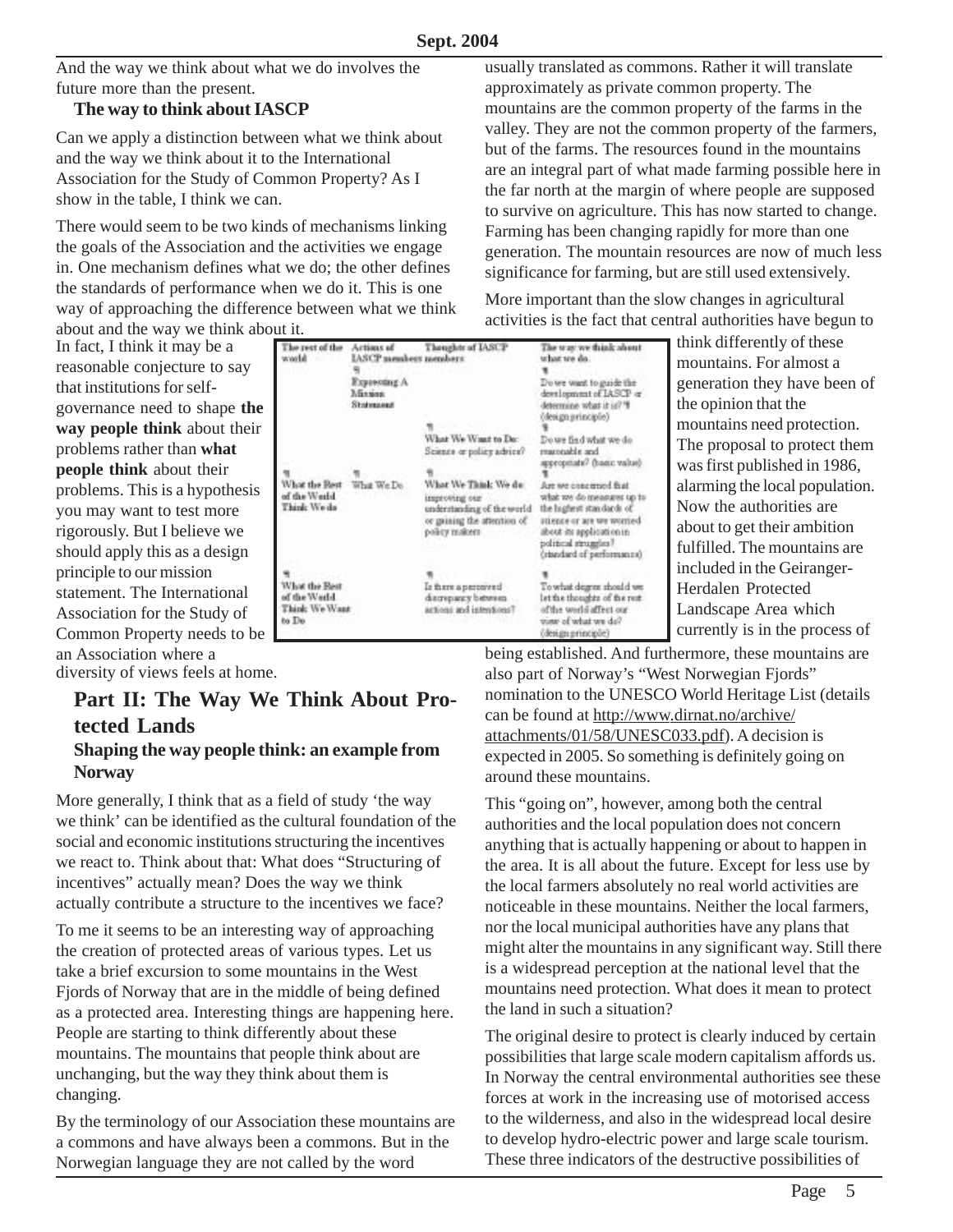#### **Common Property Resource Digest**

modern society can alternatively be seen as examples of the local desire to create activities that may generate income for the local population and the local community. The desire of a local population and community to adapt their activities to new opportunities and their goal of long term survival are easily recognized across the globe.

But how do you protect against possibilities afforded by technology and wishes entertained by local people?

By the concept introduced above we can say that as a society Norway has to create institutions structuring the incentives people perceive and act on. One may for example make unwanted activities unprofitable. But is that what the central authorities actually do in this case?

The local population is convinced and also many others will say that we have all the protection we might need against

unwanted activities in the general legislation on planning and building and the procedures leading up to the necessary permissions for development of natural resources. So what do we achieve by creating protected areas? The way we do it in Norway achieves two objectives, with one unintended and unwanted consequence.

The intended and much publicised objective is to alert the people of Norway, and even the world, to the values and qualities of the landscape. The intended but not

communicated objective is to transfer some power from local to central authorities. The unintended outcome is to make farming less adaptable to changing circumstances and the farmers less trusting of central authorities.

There is no doubt that compared to the status quo situation of no protected area any kind of protected area will give central authorities powers they did not have before. The interesting thing is that the current round of establishing protected areas occurs in a flurry of decentralisation policy experiments. The Norwegian parliament has expressly demanded decentralised management of protected areas and in all recently established areas forms of comanagement are being tested out. At the same time one may observe that in the oldest area with a form of local management, central authorities are now moving some powers from local to more central authorities and the recently established (1996) nature police is expanded and starting to replace locally established supervisory systems.

*A plenary gathering in the main tent - Photo Doug Wilson*

The unintended outcome follows from the detailed regulation of the activities of the local population. The guiding principle for such rules, judging from similar areas in other parts of the country, seems to be that nothing new will be allowed to happen within the protected area. In theory the local population can go on doing the things they always have been doing. On-going activities are not supposed to be affected. But if the farmers want to do something in a different way, if they want to introduce new technology or need new buildings, roads or other tools to exploit the resources in the protected area, they need permission from the authorities that promulgated the protection.

Compared to areas without protection the new rules will increase the transaction costs of those that have land within the protected area. This may reduce the human made

component of the landscape and will thus also alter the values being emphasised as a reason for the protected area.

So what has been achieved in relation to the threat from the large scale forces of modernization? I think the main achievement is to force Norwegians to think differently about these areas. By designating them as Protected Landscape Areas they have been imbued with values that were not there before. They have been given a common value for all Norwegians. This will make it

harder for everyone who wants to make changes to the landscape, not only the local stakeholders but also actors with more resources and more power to intervene will have to think twice. Thus, indeed, the area is better protected against the forces of development. But this increased protection probably comes at a cost not considered.

One possible consequence may be that other areas, areas not protected in this way, more easily become subject to development. In theory this should not be a consequence. But by defining what areas are needed to protect Norwegian nature in its pristine form and provide area for recreation, the implication is that the rest of the land can be used in a more unconstrained way. Outside the protected areas it will feel like there are fewer restrictions on possible future activities. The way people think about the unprotected areas will change subtly.

Another possible consequence is that for many areas a significant change may be that not only Norwegians in general, but local farmers in particular have started to think differently. The significance here will be that the way they

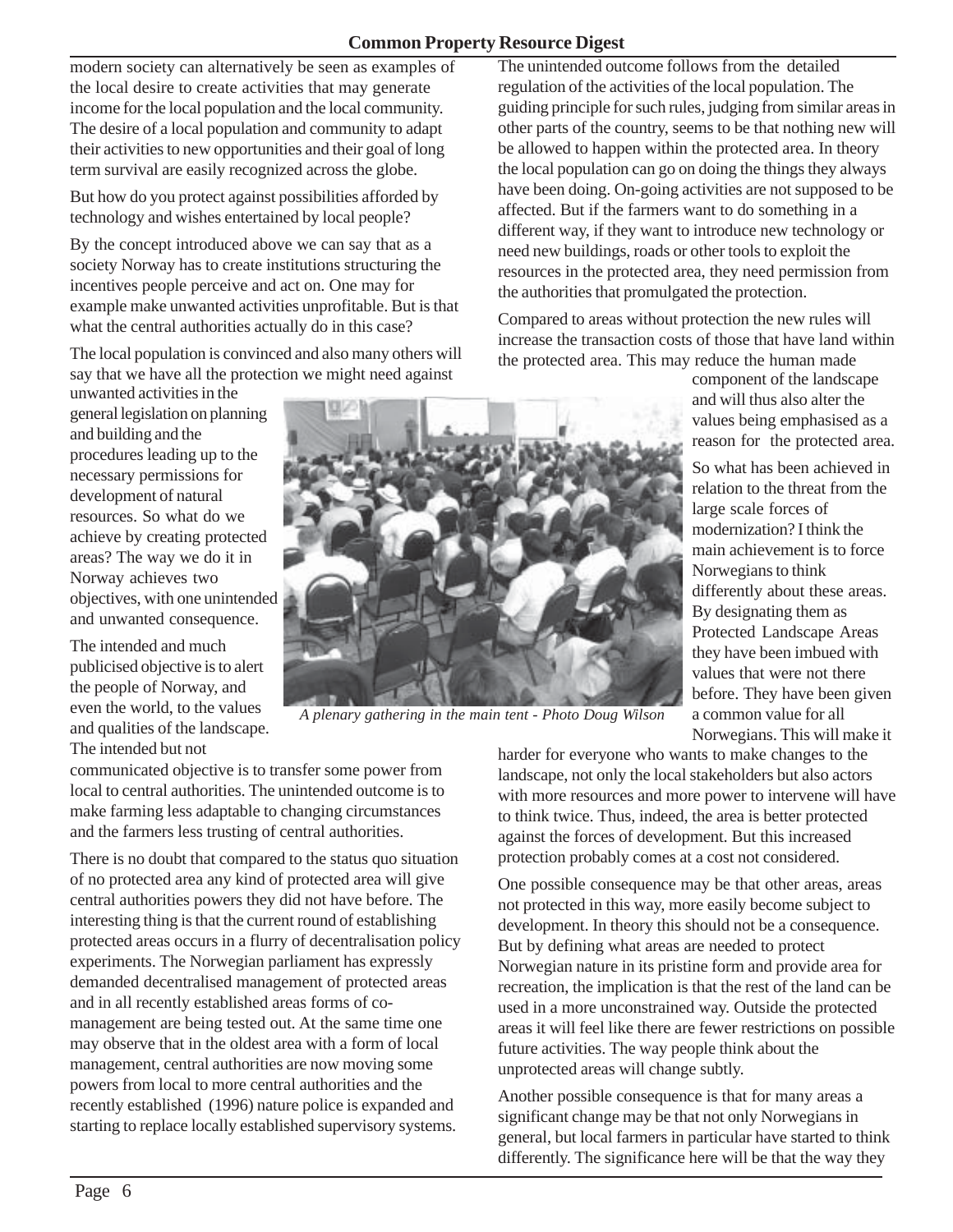have started to think differently may be detrimental to our current system of constraining the future usages of an area.

To many local farmers it would seem that the "state" in the process of creating protection of the landscape has become a bit more of an adversary, maybe not much more than before, but closer and more tangible. To them the state has become a little less "our state". The dissatisfaction of the local population may not matter much for the landscape in this case. The locals do not have the power to do much to alter either the landscape or the policy even if they wanted. But the way they have started to think differently about the state easily carries over to other issues. Less trust in one area means less trust in other areas. Less trust may in this case mean more costly regulations in the future.

#### **Concluding**

To sum up: the creation of a protected area will as a minimum achieve one real world consequence: transfer of power from local to central stakeholders and several institutional constraints on the future through alterations in the way people think about what they do, some of these no doubt unintended.

The link between social and economic institutions and the way people think about what they do is probably a dimension in need of attention in institutional design. The lesson for Norwegian authorities would be that one must pay attention not only to what the institution makes people think they have to do, but also to the way people think about what they have to do. I think Norwegian environmental authorities have failed to consider the latter.

Now, returning to the question we started with. Should we as an Association care about how our members think about their activities within the association? If you sense that my answer to this is yes, you are right. And the way to shape our way of thinking is, I believe, best approached by shaping our mission statement. What we as an association shall actually do is expressed in our bylaws. But the way we think about what we do, the feelings and attitudes and values we want to emphasis by our activities should be expressed in the mission statement.

Incentives are entities mostly found in the future. Many, maybe most of them have an existence in time that also may include here and now. But the incentive part is in the future. What does it mean to say that institutions are structuring incentives? What is the link between what exists today and the future? What is the role of "the way we think" in this link?

I suspect that most of the time we change the way we think without really noticing that that is what is happening. Thus, studies of and efforts to create institutional structures that guide the evolution of activities rather than prescribe them should be given more attention in the theory of institutions.

#### **Report on the Tenth Biennial Conference of the IASCP, Oaxaca, Mexico**

#### **James Robson and Leticia Merino Instituto de Investigaciones Sociales, Universidad Nacional Autónoma de México**

The Conference was a tremendous success with 662 registered participants from 63 different countries congregating in Oaxaca, Mexico for a 5-day meeting of 128 panels, 9 side events, 35 poster presentations, 8 preconference workshops, and 11 field trips.

Although not confirmed, we believe this to have been the best attended IASCP conference to date. This is a great achievement and testament to the global appeal of the conference's themes and of a very successful Call for Papers.

#### **Latin American Perspective**

This was the first time that a Latin American country had hosted an IASCP Biennial Conference, thereby providing a wonderful opportunity to encourage greater participation from Latin American scholars, researchers, indigenous groups and other local communities, and advance the study and understanding of common property and common pool resources across the region.

Well, not only was this the best attended IASCP conference to date but one that also saw 35% of participants from Latin America – a massive increase on participation from this region over the previous two Biennial Conferences. That equates to approximately 155 registered participants and it is important to note that at least half of these were from outside Mexico.

The availability of simultaneous translation certainly encouraged Spanish speakers to attend the meeting. Being able to present in their native language was a definite plus point for many participants and went a long way to breakdown language barriers that have limited Latin American participation at past IASCP meetings.

#### **Conference Conduct**

Using information accurate at the end of the conference, August 13, 2004, 507 paper presentations, 35 poster presentations, 8 workshops, and 9 Side Events took place during the week.

#### *Panel Sessions*

Panel sessions proceeded relatively smoothly given the extremely full program with early starts and late finishes. In total there were 14 panel sessions programmed throughout the three days proper of the conference, totaling 128 panels in all.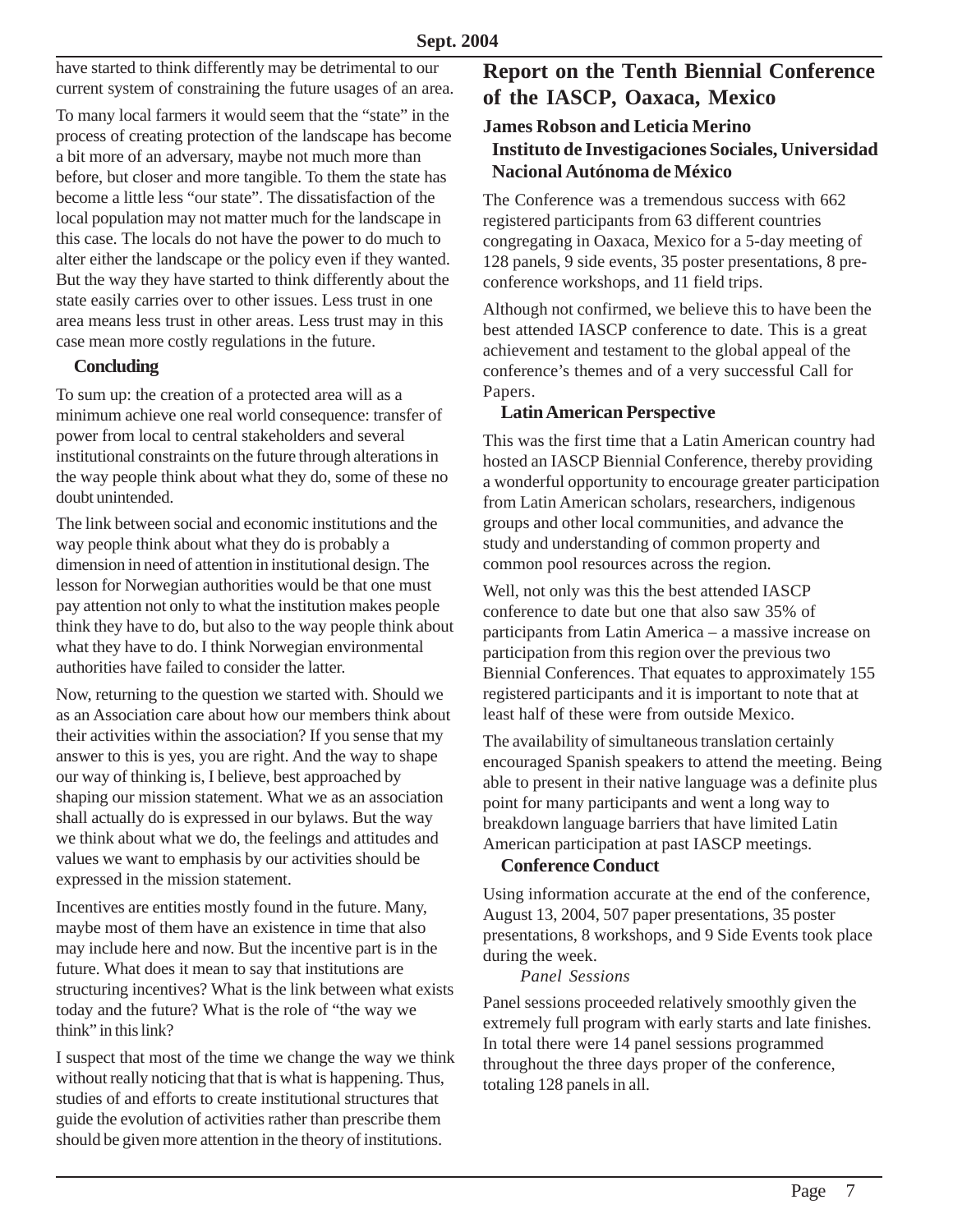#### **Common Property Resource Digest**

| The number of panels by conference sub-theme were:                                                |                      |  |
|---------------------------------------------------------------------------------------------------|----------------------|--|
| Indigenous Rights, Traditional Knowledge & Identity                                               |                      |  |
| Governance, Conflict and Institutional Reform<br>Conservation and Management of Common Resources  | 45<br>$\mathfrak{D}$ |  |
| Contemporary Analytical Tools, Theoretical Questions<br>and Knowledge Development Processes       | 12.                  |  |
| <b>Environmental Services and Commons Management</b>                                              | 16                   |  |
| The Impact of Geographic Information Technologies and<br>Environmental Information on the Commons | 5                    |  |
| New Global Commons                                                                                | 6                    |  |
| Markets and Commons Management<br><b>Poster Sessions</b>                                          | 11                   |  |

Two poster sessions had a total of 35 posters. Posters were of a very high quality with a lot of interest shown by other conference

participants. A three-person team evaluated all the posters being presented and certificates were awarded to the following three participants: Carlos Tejeda Cruz. Universidad Autónoma de Chiapa; Jenny Springer. World Wide Fund for Nature; Carl Rova. Lulea University of Technology. Our congratulations to each one of them. Thanks also to our evaluation team: Su Yufang,; Mariana Bellot and Martha Rosas.

*Side Events*

For the first time at an IASCP Biennial Conference, time slots were given up specifically for Side Events. These Side Events were

intended to be longer, more flexible spaces for discussion than traditional panel sessions.

All these events were well attended and received and the discussions were in general very fruitful. Nearly all commented that the format allowed for much more in-depth discussion than the panel sessions – a pointer for future conferences?

#### *Workshops*

As in past IASCP conferences, the meeting was preceded by a day of workshops. A total of 8 workshops were made available to registered participants. These workshops were well attended and received favorable comments. The presence of bi-lingual volunteers and simultaneous translation in each workshop was important. This allowed for increased interaction between participants, increased learning and maximized use of conference materials.

#### **Keynote Addresses**

Two keynote addresses were given; the first by David Kaimowitz, Director of the Center for International Forestry

Research and then a second keynote address by Francisco VanderHoff of the *Unión de Comunidades Indigenas de la Región del Istmo*. These addresses were well attended and received, and Dr. Kaimowitz's address has been posted on the conference website.

#### **Field Trips**

A day of one-day field trips was organized for mid-meeting, whilst two multi-day trips were organized for the following weekend. All trips were fully subscribed and feedback was generally very positive. Oaxaca certainly helped by providing a wealth of interesting and varied places to visit but participants were also impressed by overall organization and the ability of the volunteer translators who seemed to do a great job*.*

Field trips were organized in close conjunction with partners in Oaxaca – in particular *Centro para la Biodiversidad* and

> *Grupo Autónoma de Investigación Ambiental* – who helped with logistics in Oaxaca and contact with the host communities. The sites were selected to highlight the variety of CBNRM strategies that have been developed by indigenous and other local communities in Oaxaca to use, manage and conserve their common property resources. Many of these communities have since expressed to us their happiness and pride in playing host to so many interested participants from around the world.



#### **Conference Publications**

The decision was taken during early planning stages to produce both a fully detailed conference program (190p.) and a comprehensive book of abstracts (520p.) that featured all selected abstracts - the majority in both English and Spanish. Again, having texts available in both languages was very much part of this overall goal to maximize the impact of conference proceedings, both during and after the event, throughout both the English and Spanish-speaking worlds.

Full papers were included in the CD-ROM that was made available in the registration welcome pack, whilst also being posted on the conference website (www.iascp2004.org.mx) and the Digital Library of the Commons (http//dic.dlib.Indiana.edu). At the time of going to press, a total of 311 papers had been received and posted on the conference website.

#### **Social Events**

The welcome cocktail took place on the evening of Monday, August 9, after the pre-conference workshops and before the conference officially began on the Tuesday. The night began with a *Calenda*, a very traditional Oaxacan street procession,

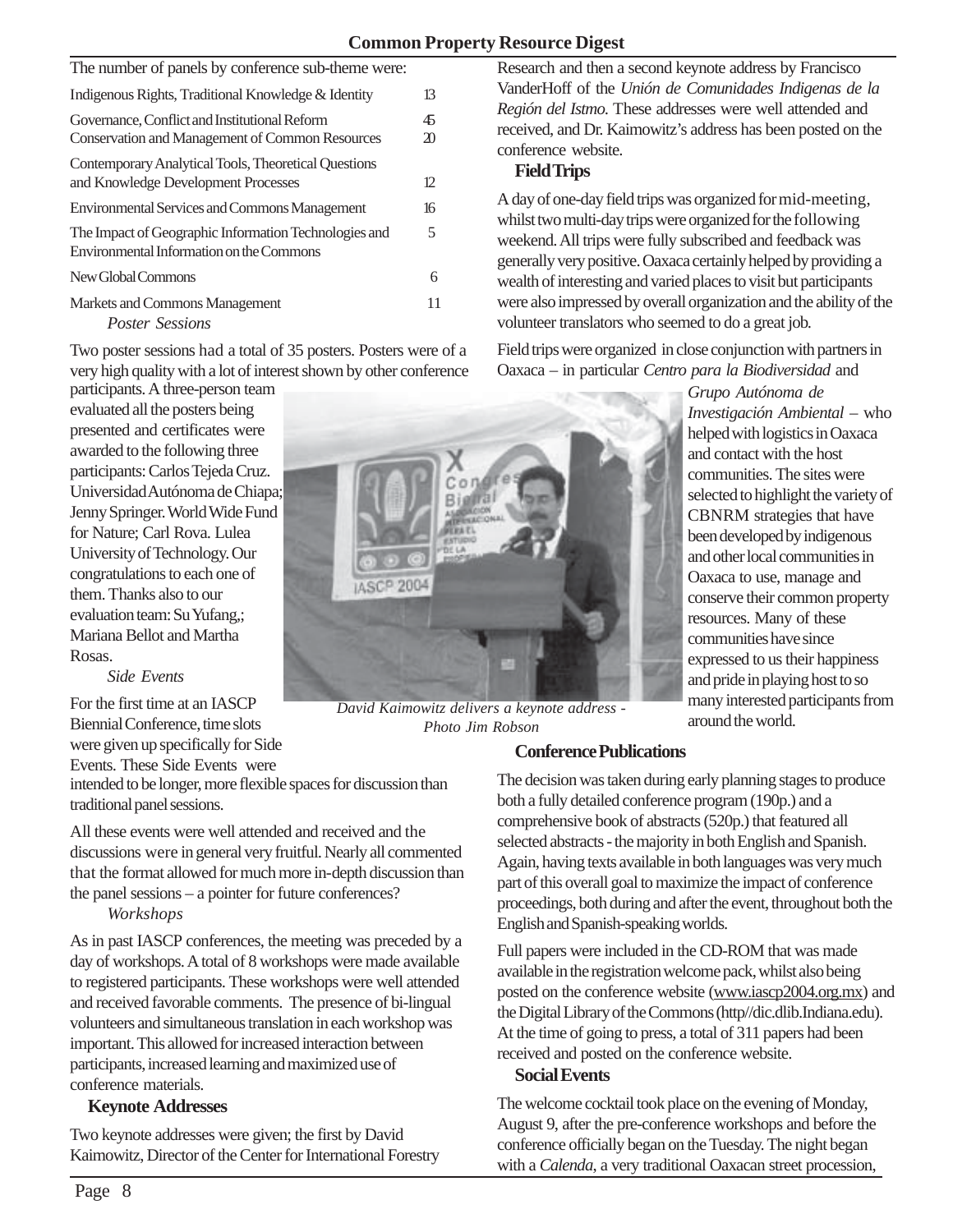which was a lot of fun and seemed to get everybody in a relaxed mood. This procession began in front of Santo Domingo church and then proceeded through neighboring streets before ending up at the entrance to the main conference venue. Participants then moved onto the *Patio Herba Santa* for a cocktail of Mezcal and local "*botanas*" (snacks) made from local traditional varieties of maize. A very enjoyable evening.

The conference banquet on the other hand was less of a success. Although many participants enjoyed the food and entertainment, for logistical reasons the evening was somewhat disjointed. Lessons learnt from the dinner have been included in the main conference report that will be made available to future conference organizers. Nevertheless it is worth mentioning the remarkable dance that participants enjoyed. This was the *"Danza de la Pluma"*, a piece written in the 16<sup>th</sup> century by the Dominican priests who Christianized Oaxaca, and in which the story of the conquest of Mexico by Spain is represented. This was performed by the dancers and the band of the village of *Teotitlán del Valle*. These dancers normally only perform in the religious parties of their village (to fulfill a "promise" made to the saintly protectors of the village) but they danced for IASCP participants because of their appreciation of the Association's work. They were not paid, but more than 60 people of *Teotitlan* were our guests at the party.

#### **Summary**

Overall, a highly successful event that paid testament to IASCP's relevance both internationally and, most pleasingly, in Latin America where the Association membership rate had been traditionally low compared with other regions.

Clearly, work over the past couple of years promoting the conference in Latin America has paid dividends. It is now extremely important that the Association capitalizes on this and continues to strengthen its links there ensuring a good turn-out of Latin Americans at the next Biennial Conference in 2006.

Please note that a more comprehensive report of the event's panel, poster and side event discussions will be presented in the December edition of the *Digest*. In addition, the conference website (www.iascp2004.org.mx) has been updated and now features the full list of participants, a number of panel presentations, the keynote addresses, more full paper submissions and lots of photos of the event.

#### **Acknowledgements**

The Conference Chair and the Conference Coordinator would like to take this opportunity to thank the whole of the Organizing Team, all conference sponsors, and our fantastic group of volunteers who, through their hard work, enthusiasm and support, helped to make this event a success.

Special thanks also go out to IASCP's Executive Director, Michelle Curtain, who provided great support and invaluable advice over the two years of conference preparation.

## **Décimo Congreso Bienal de la IASCP Oaxaca, Mexico**

#### **James Robson and Leticia Merino Instituto de Investigaciones Sociales, Universidad Nacional Autónoma de México Informe del Congreso**

El Congreso fue un gran éxito con 662 participantes registrados de 63 diferentes países reunidos en Oaxaca, México durante 5 días, con 128 paneles, 9 eventos paralelos, 35 presentaciones de póster, 8 talleres previos al Congreso y 11 viajes de campo.

Creemos que éste Congreso ha tenido la mayor asistencia. Este es un gran logro y una prueba de la importancia global de los temas del Congreso y de una convocatoria exitosa.

#### **Perspectiva Latinoamericana**

Esta fue la primera vez que un país de América Latina es sede de un Congreso Bienal de IASCP, lo que representó una excelente oportunidad para promover la participación de estudiantes, investigadores, grupos indígenas y otras comunidades locales, así como en el avance del estudio y la comprensión de la propiedad colectiva y los recursos de uso común a través de la región.

Si bien, no sólo fue éste el Congreso con mayor asistencia, hasta el momento, sino también podemos decir que el 35% de los participantes eran originarios de Latinoamérica, fue una gran sorpresa el incremento de la participación de esta región en comparación con los dos Congresos Bienales anteriores. Considerando que aproximadamente 155 participantes registrados fueron de países diferentes de México.

La disponibilidad de traducción simultánea, ciertamente estimuló la asistencia de los hispanos parlantes al Congreso. Tener la posibilidad de exponer en su lengua materna fue definitivamente un punto importante para eliminar las barreras de lenguaje que habían limitado la participación de los latinoamericanos en los Congresos anteriores.

#### **Desarrollo del Congreso**

Usando información confiable hasta el final del congreso, 13 de agosto de 2004, 507 ponencias, 35 presentaciones de poster, 8 talleres y 9 eventos paralelos se llevaron a cabo durante el congreso.

#### *Sesiones de Panel*

Las sesiones de panel, transcurrieron relativamente sin complicaciones, teniendo un programa sumamente lleno, iniciando muy temprano y terminando hasta muy tarde. Hubo en total 14 sesiones de panel programadas a lo largo de los tres días propios del congreso, lo que hizo un total de 128 paneles durante el congreso.

A continuación enunciamos el número de paneles por subtema de este congreso:

Derechos indígenas, conocimiento tradicional e identidad 13

Gobernancia, conflicto y reforma institucional 45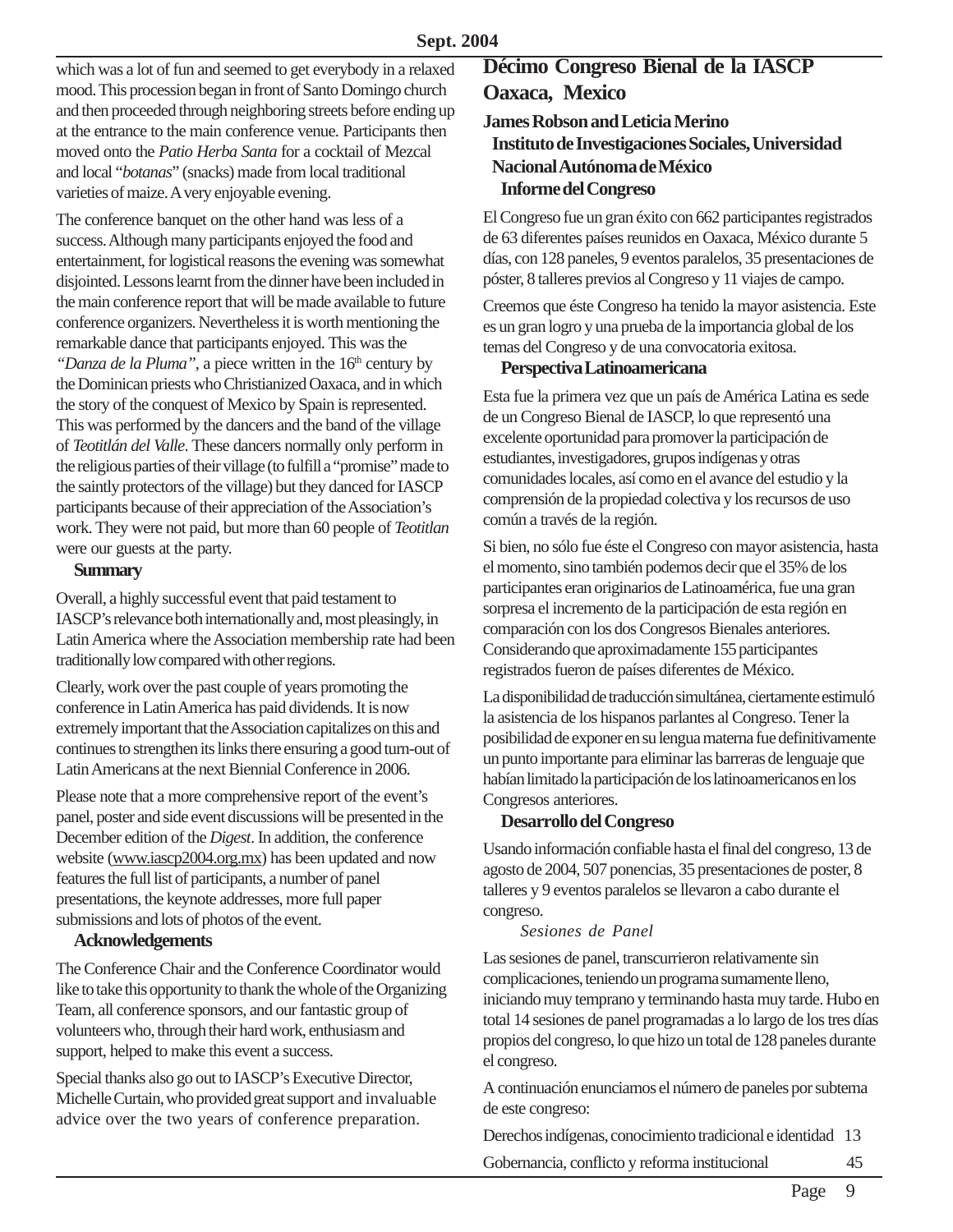| Conservación y manejo de recursos de uso común                                                          | 20 |
|---------------------------------------------------------------------------------------------------------|----|
| Herramientas analíticas contemporáneas, preguntas<br>teóricas y procesos de desarrollo de conocimientos | 12 |
| Servicios ambientales y recursos comunes                                                                | 16 |
| Los impactos del desarrollo de las tecnologías de                                                       |    |
| información geográfica                                                                                  | 5  |
| Nuevos recursos comunes globales                                                                        | 6  |
| Mercados y recursos de uso común<br>Sesiones de Póster                                                  |    |

Se llevaron a cabo dos sesiones de póster, con un total de 35 carteles en exposición. Estas sesiones fueron muy concurridas por otros participantes del congreso quienes mostraron mucho interés por la muestra de carteles. Un equipo de tres personas evaluó todos los posters expuestos y se premiaron los tres mejores trabajos. A continuación se presentan los nombres de las tres personas seleccionadas: Carlos Tejeda Cruz; Jenny Springer; and , Carl Rova. Nuestro reconocimiento para cada uno de ellos. Nuestro agradecimiento para el equipo de evaluación: Su Yufang, Mariana Bellot y Martha Rosas.

#### *Eventos Paralelos*

Por primera vez en el Congreso Bienal de IASCP, se asignó un tiempo específico para eventos paralelos. Estos eventos (seminarios, mesas redondas, etc.) fueron pensados como espacios más flexibles y con mayor tiempo para la discusión que las tradicionales sesiones de panel.

Con base a pláticas con algunos de los organizadores y de los participantes, pudimos constatar que estos eventos tuvieron muy buena aceptación y participación y que las discusiones fueron muy fructíferas. En general los comentarios sugieren que este nuevo formato permite llegar a discusiones más profundas que las sesiones de panel, además de que permite la interacción con actores no necesariamente académicos - ¿un punto a considerar para los próximos Congresos?

*Talleres*

Como en los Congresos anteriores, se organizaron durante el primer día reuniones a manera de talleres. Se ofrecieron un total de 8 talleres a los que los participantes podían asistir. Estos talleres contaron con el interés y la participación de numerosos asistentes de quienes recibimos comentarios muy favorables. La presencia de voluntarios bilingües y la traducción simultánea en cada uno de los talleres fue muy importante. Esto facilitó la interacción entre los participantes, favoreciendo el aprendizaje y maximizando el uso de los materiales del Congreso.

Tuvimos dos conferencias magistrales, la primera a cargo de David Kaimowitz, Director del Centro Internacional para la Investigación Forestal (CIFOR), poco después de la ceremonia de inauguración, y la segunda conferencia fue dictada por Francisco VanderHoff de la *Unión de Comunidades Indigenas de la Región del Istmo* (UCIRI). Ambos eventos contaron con excelente participación. La conferencia del Doctor Kaimowitz está disponible en la página electrónica del Congreso.

#### **Viajes de Campo**

**Conferencias Magistrales**

Los viajes de campo fueron organizados por el *Centro para la Biodiversidad* (CENBIO) y *Grupo Autónoma de Investigación Ambiental* (GAIA) con el apoyo del equipo organizador del congreso. Fue gracias a la hospitalidad de las comunidades visitadas y a los años de trabajo de los organizadores de Oaxaca que estos viajes fueron posibles. Las comunidades visitadas fueron seleccionadas de entre una gran variedad de entidades que desarrollan manejo comunitario de recursos naturales, estrategias que han sido desarrolladas por comunidades indígenas en Oaxaca para el uso, manejo y conservación de los recursos biológicos de propiedad colectiva.

Muchas de esas comunidades nos han expresado su satisfacción y orgullo por compartir su experiencia con participantes de diferentes países que estuvieron interesados en conocer su trabajo.

#### **Publicaciones del Congreso**

Durante la primera etapa de organización del Congreso tomamos la decisión de producir un programa detallado del Congreso (190 p.) en inglés y en español y un libro de actas con resúmenes de las conferencias seleccionadas (520p.), la mayoría también presentados en ambos idiomas contar con los textos en los dos idiomas contribuyó a lograr nuestro objetivo de maximizar el impacto del Congreso antes y después del evento, constituyendo un puente de conocimiento entre los mundos de habla hispana e inglesa.

Todas las ponencias fueron incluidas en el CD-ROM del paquete de bienvenida para los participantes, el material también esta disponible en la página electrónica del Congreso (www.iascp2004.org.mx) y en la Biblioteca Digital de los Comunes (http//dic.dlib.Indiana.edu). Hasta el momento se han impreso y puesto en línea en la página web del Congreso un total de 317 ponencias recibidas.

#### **Eventos Sociales**

El cóctel de bienvenida tuvo lugar la tarde del lunes 9 de agosto, después de los talleres previos a la inauguración oficial del Congreso que se llevó a cabo el día martes 10 de agosto. La celebración inició con una *Calenda,* una procesión tradicional oaxaqueña, que fue muy divertida. Esta procesión comenzó enfrente de la iglesia de Santo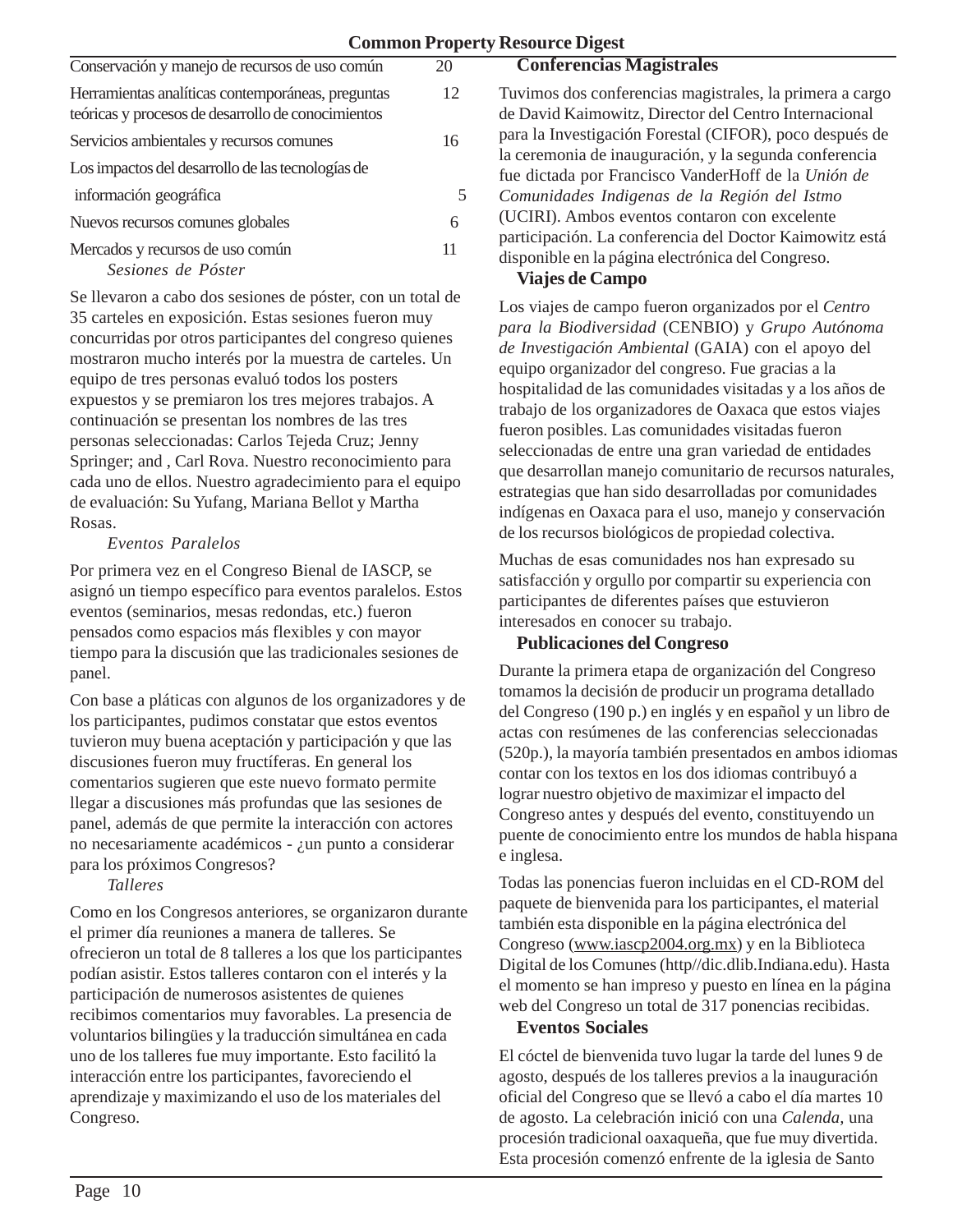Domingo y continuó por las calles cercanas, concluyendo en la entrada principal de la sede del Congreso. Después se invitó a los participantes a disfrutar de un cóctel en el *Patio de la Hierba Santa* con Mezcal y a degustar bocadillos de la localidad hechos con distintos tipos de maíces de la región.

La cena del Congreso, por otro lado no tuvo el éxito que hubiéramos deseado. De cualquier manera vale la pena hacer mención a la "Danza de la Pluma" que presenciaron los participantes. La Danza de la Pluma es una pieza de danza-teatro escrita en el siglo 16 por los frailes dominicos, que realizaron la cristianización de Oaxaca, y que narra la historia de la conquista española de México. La danza es desarrollada por los danzantes y la banda de música del pueblo de Teotitlán del Valle. Los danzantes normalmente solo presentan la danza en las fiestas religiosas de su comunidad (para cumplir con las promesas hechas a los santos patronos del pueblo) pero en esta ocasión aceptaron bailar para la celebración de IASCP al considerar el valor del trabajo de la Asociación. Ellos no fueron pagados, pero a cambio de su actuación cerca de 60 gentes de Teotitlán fueron nuestros invitados en la fiesta.

#### **Resumen**

**En general, el evento fue un éxito, que confirmó la relevancia de IASCP, en términos regionales y en Latinoamérica, cuya participación en IASCP había sido tradicionalmente reducida.**

Evidentemente, trabajar un par de años en la promoción del Congreso en Latinoamérica ha producido resultados. Nos parece muy importante que la Asociación trabaje en el fortalecimiento de éstos vínculos en el próximo Congreso Bienal en el 2006.

Un informe detallado sobre las discusiones de las sesiones de panel, póster y eventos paralelos, será presentado en la edición de diciembre del *Digest.* Además, en la página web del Congreso (www.iascp2004.org.mx) que ha sido actualizada, mostrando ahora una lista completa de todos los participantes, el número de presentaciones de panel, las conferencias magistrales, algunas ponencias completas y fotos del evento.

#### **Agradecimientos**

La Presidenta y el Coordinador del Congreso aprovechan esta oportunidad para agradecer a todo el Comité Organizador, a todos los financiadores y a nuestro increíble equipo de voluntarios quienes, a través de su trabajo, entusiasmo y apoyo, ayudaron a hacer posible que este evento fuera un éxito.

Agradecemos también de manera muy especial a la Directora Ejecutiva de IASCP, Michelle Curtain, por su apoyo y asesoría a lo largo de los dos años de preparación del Congreso.

## **RECENT PUBLICATIONS**

#### **Charlotte Hess Books**

**Bassett,** T. and D. Crummey, eds. 2003. *African Savannas: Global Narratives and Local Knowledge of Environmental Change*. Portsmouth, NH: Heinemann

**Ehrlich,** P., and A. Ehrlich. 2004. *One with Nineveh: Politics, Consumption, and the Human Future*. Washington, DC: Island.

**Martin,** P. 2003. *The Globalization of Contentious Politics: The Amazonian Indigenous Rights Movement*. New York: Routledge.

**Moseley,** W. G., and B. Ikubolajeh Logan, eds. 2004. *African Environment and Development: Rhetoric, Programs, Realities*. Burlington, VT: Ashgate.

**Nayak,** P. K., ed. 2003. *Communities, Forests and Conflicts: Experiences from Community Forest Management in Orissa*. Orissa, India: Vasundhara.

**Patnaik,** N. 2003. *Essential Forest Produce in Orissa*. New Delhi: D. K. Printworld..

**Ribot,** Jesse C. 2004. *Waiting for Democrary: The Politics of Choice in Natural Resource Decentralization*. Washington, D.C.: WRI.

**Ribot,** Jesse C., and Anne M. Larson eds. 2004. *Decentralization through a Natural Resource Lens*. New York: Routledge.

**Singh,** N. M., P. K. Nayak, R. Panigrahi, and Y. G. Rao. 2003. *Adaptive Community Forest Management: A Case of Dhani Panch Mouza Jungle Surakshya Samiti, Orissa*. Orissa, India: Vasundhara

#### **Articles**

**Akiwumi,** F. A. 2003. "Indigenous People, Women and Water: The Importance of Local Knowledge for Project Planning in an African Context." *Greener Management International* 42:67-75.

**Ali,** K. D. 2004. "Legal and Policy Dimensions of Coastal Zone Monitoring and Control: The Case in Ghana." *Ocean Development and International Law* 35:179-194.

**Anderies,** J. M., M. A. Janssen, and E. Ostrom. 2004. "A Framework to Analyze the Robustness of Social- Ecological Systems from an Institutional Perspective." *Ecology and Society* 9.**http://www.ecologyandsociety. org/vo l9 /iss1/ art18/index.html**

Page 11 **Anderson,** K., C. Gibson, and F. Lehoucq. 2004. "The Politics of Decentralized Natural Resource Governance." *PS: Political Science and Politics* 37:421-426.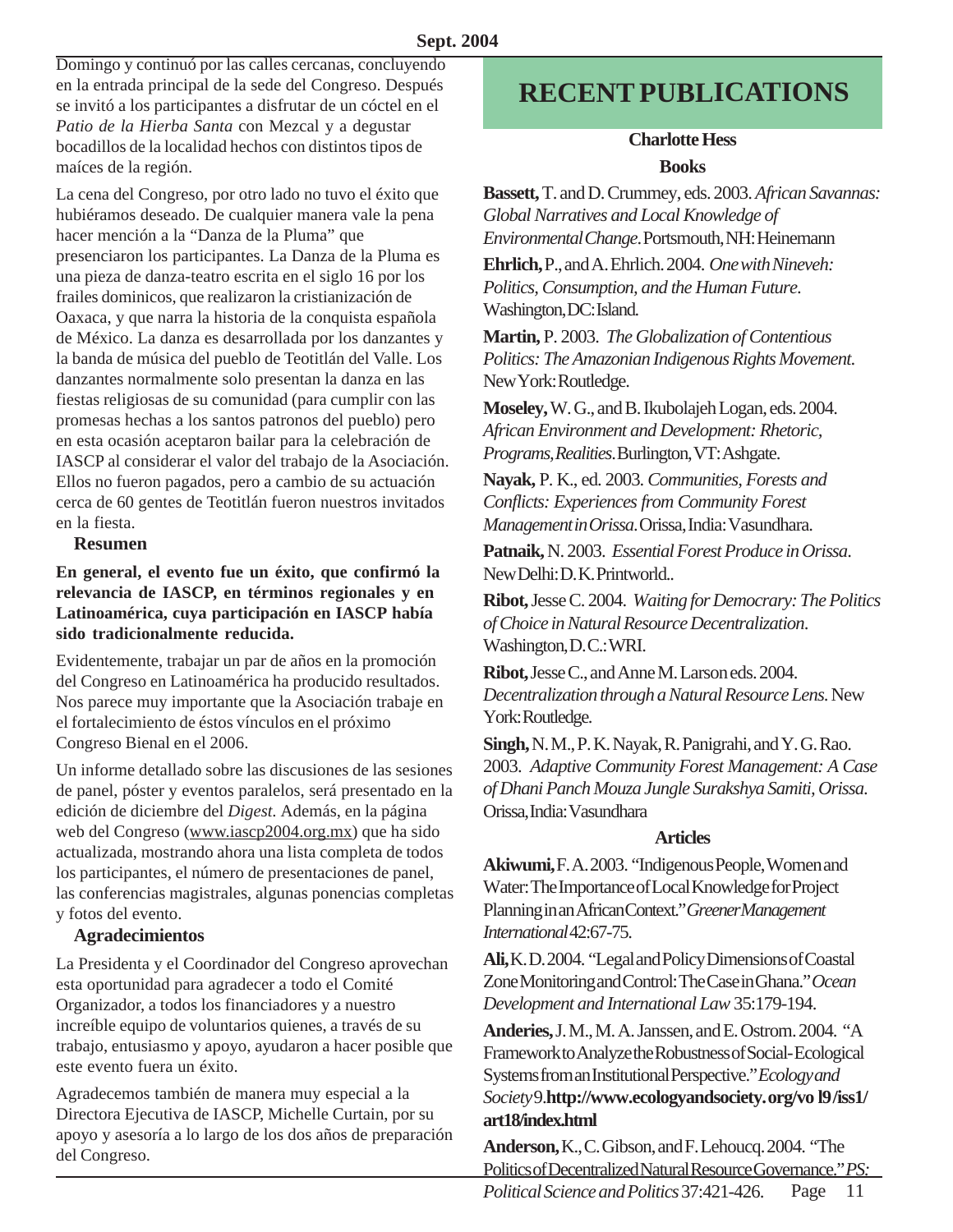#### **Common Property Resource Digest**

**Armantier,** O., and N. Treich. 2004. "Social Willingness to Pay, Mortality Risks and Contingent Valuation." *Journal of Risk and Uncertainty* 29:7-19.

**Balasubramanian,** K. 2004. "Social Construction of Indigenous Knowledge: A Case Study of Villagers on the Taxonomy of Soils in South India." *Kyoto Area Studies on Asia* 8:575-592.

**Barclay,** P. 2004. "Trustworthiness and Competitive Altruism Can also Solve the 'Tragedy of the Commons'." *Evolution and Human Behavior* 25(4):209-220

**Bathelt,** H., A. Malmberg, and P. Maskell. 2004."Clusters and Knowledge: Local Buzz, Global Pipelines and the Process of Knowledge Creation."*Progress inHuman Geography* 28:31-56.

**Bentley,** J. W., E. Boa, and J. Stonehouse. 2004. "Neighbor Trees: Shade, Intercropping, and Cacao in Ecuador." *Human Ecology* 32:241-270.

**Berkes,** F. 2004. "Rethinking Community-Based Conservation." *Conservation Biology* 18:621-630

**Betsill,** M. M., and H. Bulkeley. 2004. "Transnational Networks and Global Environmental Governance: The Cities for Climate Protection Program." *International Studies Quarterly* 48:471-493

**Bohnet,** I., and S. Huck. 2004. "Repetition and Reputation: Implications for Trust and Trustworthiness When Institutions Change." *American Economic Review* 94:362-366.

**Bollier,** D. 2004. "Why We Must Talk About the Information Commons." *Law Library Journal* 96:267-282.

**Buhrs,** T. 2004. "Sharing Environmental Space: The Role of Law, Economics and Politics." *Journal of Envivromental Planning and Management* 47:429-447.

**Busza,** J. 2004. "Participatory Research in Constrained Settings: Sharing Challenges from Cambodia." *Action Research* 2: 191-208.

**Cain,** L. P., and B. A. Kaiser. 2003. "Public Goods Provision: Lessons from the Tellico Dam Controversy." *Natural Resources Journal* 43:979-1008.

**Carr,** D. L. 2004. "Ladino and Qeqchi Maya Land Use and Land Clearing in the Sierra de Lacandon National Park, Peten, Guatemala." *Agriculture and Human Values* 21:171-179

**Casalegno,** F. 2004. "Thought on the Convergence of Digital Media, Memory, and Social and Urban Spaces." *Space and Culture* 7:313-326.

**Chandrakanth,** M. G., Mahadev G. Bhat, and M.S. Accavva. 2004. "Socio-Economic Changes and Sacred Groves in South India: Protecting a Community-Based Resource Management Institution." *Natural Resources Forum* 28:102-111.

**Chomitz,** K. M. 2004. "Transferable Development Rights and Forest Protection: An Exploratory Analysis." *International Regional Science Review* 27:348-373

**Christakis,** A. N., and L. D. Harris. 2004. "Designing a Transnational Indigenous Leaders Interaction in the Context of Globalization: A Wisdom of the People Forum." *Systems Research and Behavioral Science* 21:251-260.

**Cochet,** H. 2004. "Agrarian Dynamics, Population Growth and Resource Management: The Case of Burundi." *GeoJournal* 60:111-120.

**Congost,** R. 2003. "Property Rights and Historical Analysis: What Rights? What History?" *Past and Present* 181:73-106

**Crosson,** S., J. Orbell, and H. Arrow. 2004. "'Social Poker': A Laboratory Test of Predictions for Club Theory." *Rationality and Society* 16:225-248.

**Dinar,** A., and J. Mody. 2004. "Irrigation Water Management Policies: Allocation and Pricing Principles and Implementation Experience." *Natural Resources Forum* 28:112-122.

**Dinar,** S., and A. Dinar. 2003. "Recent Developments in the Literature on Conflict Negotiation and Cooperation over Shared International Fresh Waters." *Natural Resources Journal* 43:1217-1286.

**Donovan,** C., E. Mpyisi, and S. Loveridge. 2004. "Smallholder Response to Population Pressure and Adversity in Rwanda." *Public Administration and Public Policy* 108:231-246.

**Dove,** M. R. 2004. "Anthropogenic Grasslands in Southeast Asia: Sociology of Knowledge and Implications for Agroforestry." *Agroforestry Systems* 61:423-435.

**Earnhart,** D. 2004. "The Effects of Community Characteristics on Polluter Compliance Levels." *Land Economics* 80: 408-432.

**Eckersley,** R. 2004. "The Big Chill: The WTO and Multilateral Environmental Agreements." *Global Environmental Politics* 4:24-50.

**Field,** E. 2004. "Property Rights, Community Public Goods, and Household Time Allocation in Urban Squatter Communities: Evidence from Peru." *William and Mary Law Review* 45:837-888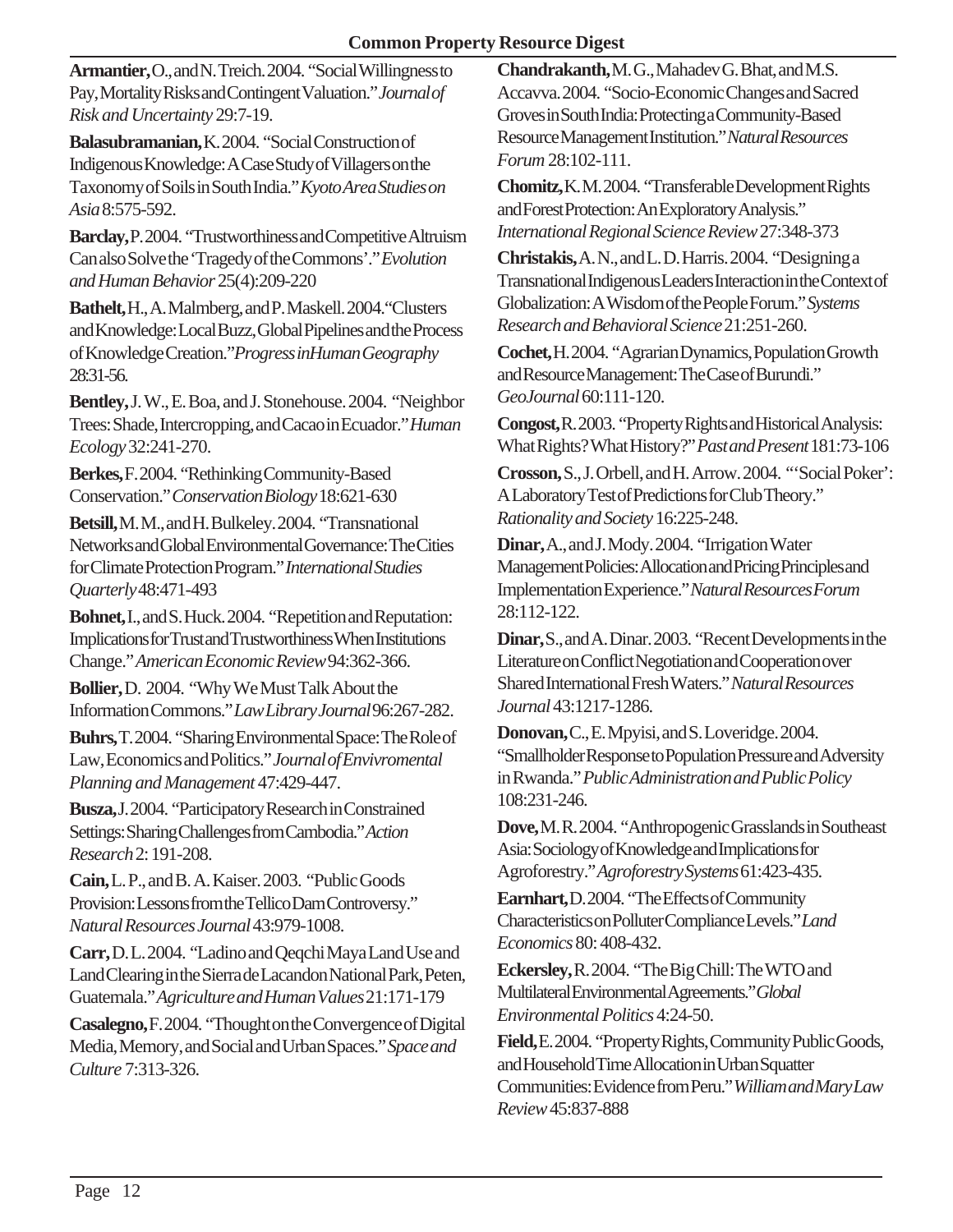**Flanagan,** C., and M. Laituri. 2004. "Local Cultural Knowledge and Water Resource Management: The Wind River Indian Reservation." *Environmental Management* 33:262-270

**Franzel,** S., G. Denning, J. P. B. Lilleso, and A. R. Mercado. 2004. "Scaling up the Impact of Agroforestry: Lessons from Three Sites in Africa and Asia." *Agroforestry Systems* 61:329-344

**Furman,** G. C. 2004. "The Ethic of Community." *Journal of Educational Administration* 42:215-235

**Galaz,** V. 2004. "Stealing from the Poor? Game Theory and the Politics of Water Markets in Chile." *Environmental Politics* 13:414-437

**Gautam,** A., G. Shivakoti, and E. Webb. 2004. "A Review of Forest Policies, Institutions, and Changes in the Resource Conditions in Nepal." *International Forestry Review* 6:136- 148.

**Gjertsen,** H., and C. B. Barrett. 2004. "Context-Dependent Biodiversity Conservation Management." *Land Economics* 80:321-354.

**Gulbrandsen,** L. H. 2004. "Overlapping Public and Private Governance: Can Forest Certification Fill the Gaps in the Global Forest Regime?" *Global Environmental Politics* 4:75-99.

**Gupte,** M. 2004. "Participation in a Gendered Environment: The Case of Community Forestry in India." *Human Ecology* 32:365-382.

**Hasselmann,** K., H. J. Schellnhuber, and O. Edenhofer. 2004. "Climate Change: Complexity in Action; Researchers Are Gaining New Insights into Global Warming by Attempting to Model the Coupled Climate-Socioeconomic System." *Physics World* 17:523-546.

**Hauert,** C., and G. Szabo. 2003. "Prisoner's Dilemma and Public Goods Games in Different Geometries: Compulsory Versus Voluntary Interactions." *Complexity* 8:31-38.

**Héritier,** S. 2003. "Tourisme et Activités Récréatives dans les Parcs Nationaux des Montagnes de l'Ouest Canadien: Impacts et Enjeux Spatieux (Parcs Nationaux Banff, Jasper, Yoho, Kootenay, Lacs Waterton, Mount Revelstoke et des Glaciers)." *Annales de Géographie* 112:23-47

**Hersch-Martinez,** P., Gonzalez-Chevez L., and A. Alvarez. 2004. "Endogenous Knowledge and Practice Regarding the Environment in a Nahua Community in Mexico." *Agriculture and Human Values* 21:127-137

**Hiedanpaa,** J. 2004. "An Institutionalist Approach to Environmental Valuation: The Regional Forest Programme of Southwest Finland as an Example." *Environmental Values* 13:243-260

**Imperial,** M. T., and D. Kauneckis. 2003. "Moving from Conflict to Collaboration: Watershed Governance in Lake Tahoe." *Natural Resources Journal* 43:1009-1056.

**Itzigsohn,** J. 2003. "Andean Transnational Merchants: An Indigenous Community in Globalization." *Diaspora* 12:131- 141.

**Janssen,** M., and M. Scheffer. 2004. "Overexploitation of Renewable Resources by Ancient Societies and the Role of Sunk-Cost Effects." *Ecology and Society* 9:6.

**Johnson,** Craig. 2004. "Uncommon Ground: The 'Poverty of History' in Common Property Discourse." *Development and Change* 35(3):407-434

**Kades,** E. A. 2004. "Property Rights and Economic Development: Foreword." *William and Mary Law Review* 45:815-836.

**Karjalainen,** T. P., and J. O. Habeck. 2004. "When the Environment Comes to Visit: Local Environmental Knowledge in the Far North of Russia." *Environmental Values* 13:167- 186.

**Kelly,** J. G. et al. 2004. "On Community Leadership: Stories About Collaboration in Action Research." *American Journal of Community Psychology* 33:205-216.

**Kim,** J., and R. Kaplan. 2004. "Physical and Psychological Factors in Sense of Community: New Urbanist Kentlands and Nearby Orchard Village." *Environment and Behavior* 36:313-340.

**Kirtsoglou,** E., and D. Theodossopoulos. 2004. "'They are Taking Our Culture Away': Tourism and Culture Commodification in the Garifuna Community of Roatan." *Critique of Anthropology* 24:135-157.

**Kodoth,** P. 2004. "Gender, Property Rights and Responsibility for Farming in Kerala." *Economic and Political Weekly* 39(19):1911-1920

**Kurian,** M., T. Dietz, and K. S. Murali. 2003. "Scaling-Up Participatory Watershed Management: Evidence from Himalayan Foothills." *Economic and Political Weekly* 38:5285-5294.

**Ladio,** A. H., and M. Lozada. 2004. "Summer Cattle Transhumance and Wild Edible Plant Gathering in a Mapuche Community of Northwestern Patagonia." *Human Ecology* 32:225-240.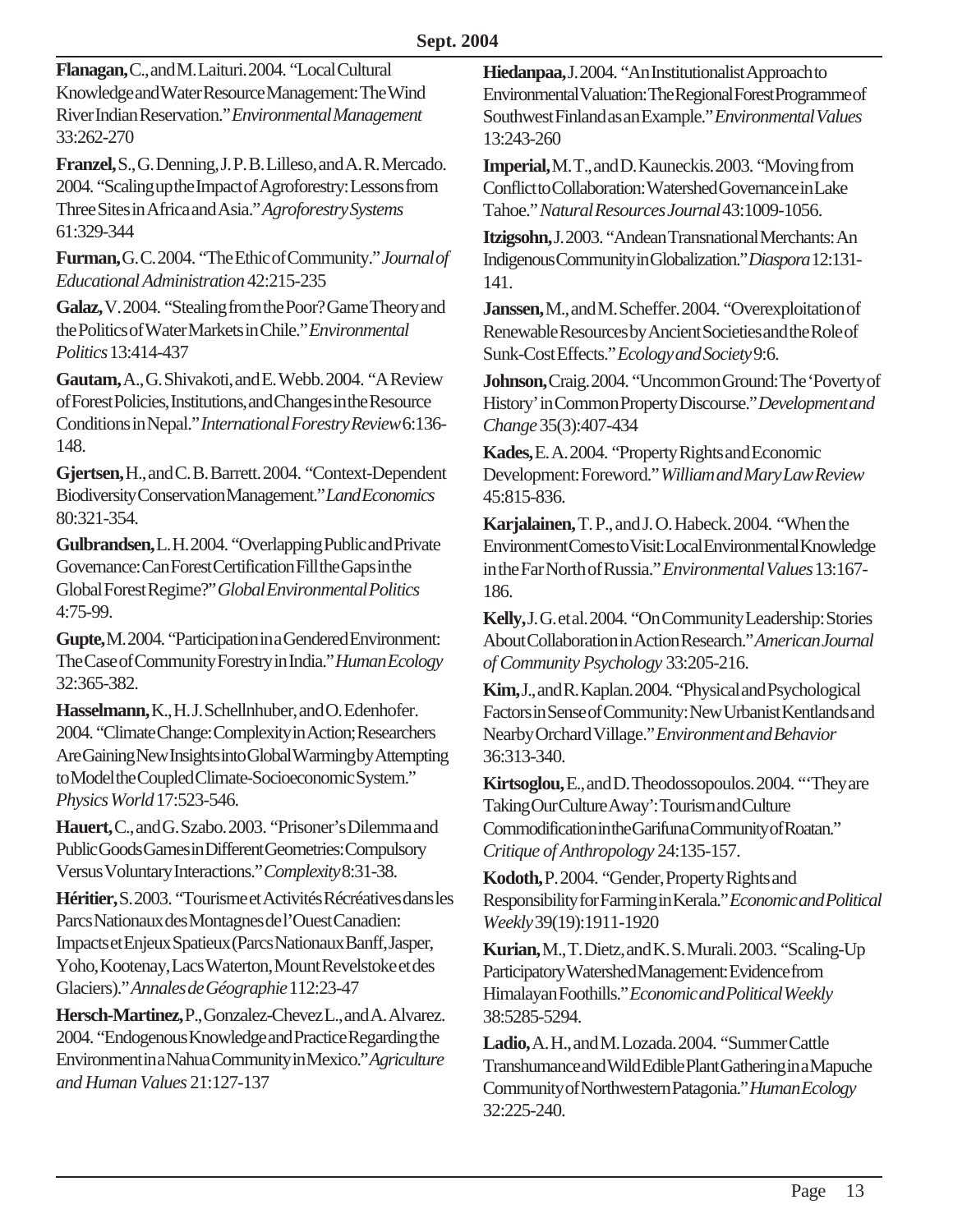**Lehavi,** A. 2004. "Property Rights and Local Public Goods: Toward a Better Future for Urban Communities." *Urban Lawyer* 36:1-98.

**Mansfield,** B. 2004. "Neoliberalism in the Oceans: 'Rationalization,' Property Rights, and the Commons Question." *Geoforum* 35:313-326.

**Maskus,** K. E., and J. H. Reichman. 2004. "The Globalization of Private Knowledge Goods and the Privatization of Global Public Goods." *Journal of International Economic Law* 7:279-320.

**Matishov,** G., et. al. 2004. "The Impact of Fisheries on the Dynamics of Commercial Fish Species in Barents Sea and the Sea of Azov, Russia: A Historical Perspective." *Ambio: A Journal of the Human Environment* 33:63-67.

**Meshack,** M. V. 2004. "Potential and Limitations of Stakeholders Participation in Community-Based Projects." *International Development Planning Review* 26:61-82

**Mishra,** A. K., F. Tegegne, and C. L. Sandretto. 2004. "The Impact of Participation in Cooperatives on the Success of Small Farms." *Journal of Agribusiness* 22:31-48.

**Mooney,** P. H. 2004. "Democratizing Rural Economy: Institutional Friction, Sustainable Struggle and the Cooperative Movement." *Rural Sociology* 69:76-98.

**Murphy,** J. J., and J-C. Cardenas. 2004. "An Experiment on Enforcement Strategies for Managing a Local Environment Resource." *Economic Education* 35:47-61.

**Murphy,** R. O., A. Rapoport, and J. E. Parco. 2004. "Population Learning of Cooperative Behavior in a Three-Person Centipede Game." *Rationality and Society* 16:91- 120.

**Murray,** G. F., and M. E. Bannister. 2004. "Peasants, Agroforesters, and Anthropologists: A 20-Year Venture in Income- Generating Trees and Hedgerows in Haiti." *Agroforestry Systems* 61:383-397.

**Nelson,** R. R. 2004. "The Market Economy, and the Scientific Commons." *Research Policy* 33:455-471.

**Newig,** J. 2004. "Public Attention, Political Action: The Example of Environmental Regulation." *Rationality and Society* 16:149-190.

**Nielsen,** F. 2004. "The Ecological-Evolutionary Typology of Human Societies and the Evolution of Social Inequality." *Sociological Theory* 22:292-314.

**Parkhurst,** G. M., and J. F. Shogren. 2003. "Evaluating Incentive Mechanisms for Conserving Habitat." *Natural Resources Journal* 43:1093-1150

**Pinto da Silva,** P. 2004. "From Common Property to Co-Management: Lessons from Brazil's First Maritime Extractive Reserve." *Marine Policy* 28:419-428

**Poteete,** A. R., and E. Ostrom. 2004. "Heterogeneity, Group Size and Collective Action: The Role of Institutions in Forest Management." *Development and Change* 35:435-461.

**Poteete,** A. R., and D. Welch. 2004. "Institutional Development in the Face of Complexity: Developing Rules for Managing Forest Resources." *Human Ecology* 32:279-311.

**Pretty,** J., and D. Smith. 2004. "Social Capital in Biodiversity Conservation and Management." *Conservation Biology* 18:631-638

**Radin,** M. J. 2004. "Regulation by Contract, Regulation by Machine." *Journal of Institutional and Theoretical Economics* 160:142-156.

**Reed,** J-P. 2004. "Indigenous Land Policies, Culture and Resistance in Latin America." *Journal of Peasant Studies* 31:137-156

**Satria,** A., and Y. Matsida. 2004. "Decentralization Policy: An Opportunity for Strengthening Fisheries Management Systems?" *Journal of Environment and Development* 13:179-196.

**Scherr,** S. J. 2004. "Building Opportunities for Small-Farm Agroforestry to Supply Domestic Wood Markets in Developing Countries." *Agroforestry Systems* 61:357-370.

**Schwartz,** A. W. 2004. "Reciprocity of Advantage: The Antidote to the Antidemocratic Trend in Regulatory Takings." *UCLA Journal of Environmental Law and Policy* 22:1-76.

**Sekhar,** N. U.. 2004. "Local Versus Expert Knowledge in Forest Management in a Semi-Arid Part of India." *Land Degradation and Development* 15:133-142.

**Serje,** M. 2003. "Malocas and Barracones: Tradition, Biodiversity, and Participation in the Colombian Amazon." *International Social Science Journal* 55:561-571.

**Shaffer,** G. 2004. "Recognizing Public Goods in WTO Dispute Settlement: Who Participates? Who Decides?" *Journal of International Economic Law* 7:459-482.

**Smith,** Benjamin. 2003. "Pastoralism, Local Knowledge and Australian Aboriginal Development in Northern Queensland." *The Asia Pacific Journal of Anthropology* 4(1-2):88-104

**South,** G. R. et al. 2004. "The Global International Waters Assessment for the Pacific Islands: Aspects of Transboundary, Water Shortage, and Coastal Fisheries Issues." *Ambio: A Journal of the Human Environment* 33:98-106.

**Continued on Page 16**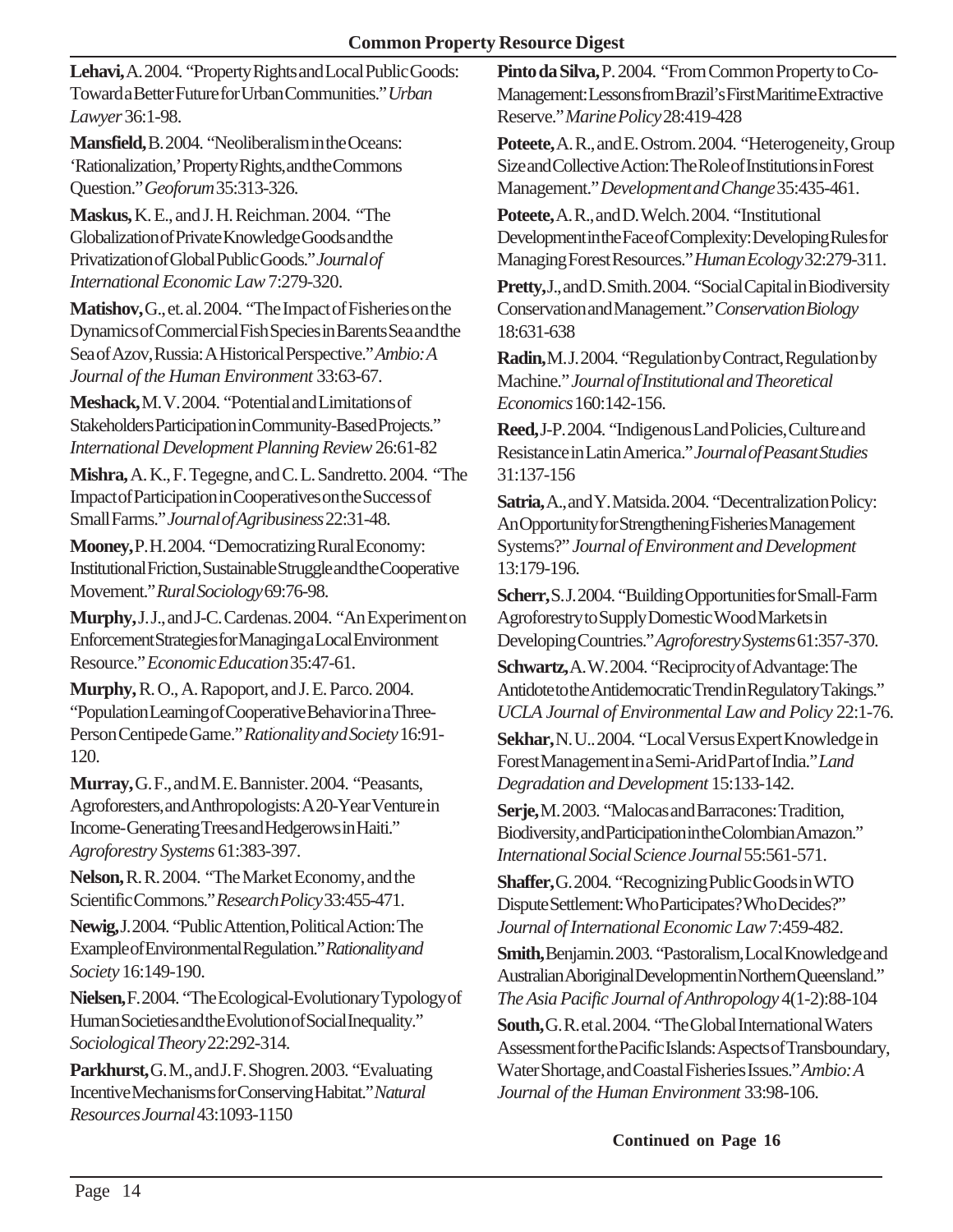## **ANNOUNCEMENTS**

**Send Letters and Annoucements** to Doug Wilson, Editor, CPR Digest, The Institute for Fisheries Management, North Sea Center, PO Box 104, DK-9850, Hirtshals, Denmark. dw@ifm.dk Tel: 45 98 94 28 55 Fax:: 45 98 94 42 68 **For membership, dues, back issues, and missing copies** Michelle Curtain, P.O. Box 2355 Gary, IN 46409 USA Tel: 01- 219-980-1433 Fax:: 01-219-980-2801 iascp@indiana.edu **For questions** about IASCP papers and research, contact Charlotte Hess, Information Officer, IASCP, 513 N. Park, Bloomington, IN 47408 USA iascp@indiana.edu Tel: 01- 812- 855-9636 Fax:: 01-812-855-3150

#### **The Third Pacific Regional Meeting of the International Association for the Study of Common Property**

Conference Theme: Indigenous Rights and Interests in the Pacific Region: Realities and Possibilities

Conference Dates: 4-7 September 2005

Location: Massey University, Auckland, New Zealand

Hosted by: The Australian Property Institute (Queensland Division) and Massey University

Schedule of Events:

4 September 2005 Welcome Reception

5 - 6 September 2005 Panel Presentations

7 September 2005 Field tour of Maori Experiences

2005 IASCP Pacific Regional Conference Committee Members

John Sheehan, IASCP Pacific Regional Chair, Australian Property Institute; Lynne Armitage, University of Melbourne; Spyke Boydell, University of South Pacific-Fiji; Bob Hargreaves, Massey University

## *Become a member of the Digital Library of the Commons!*

You are invited to submit your working papers, pre- and post-prints to the Digital Library of the Commons

### **http://dlc/dlib/indiana.edu**

You may either upload them electronically on the web or send them through regular postal mail to us where we will digitize, convert them to PDF format and upload them for you. If you do not wish to make your work available through the digital library, we still encourage you to submit your work to the Workshop Research Library, the world's largest collection on common-pool resources.

Send to: Charlotte Hess, IASCP Information Officer

Workshop in Political theory and Policy Analysis Indiana University , 513 N. Park Bloomington, IN 48408 USA

#### JULY 1, 2004 - JUNE 30, 2005 IASCP MEMBERSHIP CARD

Renew your membership now and you will not miss any of your membership benefits; including: subscriptions to The CPR Digest; discount registration at our nearly annual meetings; conference abstracts, and the opportunity to contribute to the growth of the IASCP. Contact the IASCP office for additional information or visit our web site.

| <b>MEMBERSHIP INFORMATION:</b>                                                                                                                                                                                                 | Renewal         | New (Please check one)                                                   |                                            |  |
|--------------------------------------------------------------------------------------------------------------------------------------------------------------------------------------------------------------------------------|-----------------|--------------------------------------------------------------------------|--------------------------------------------|--|
| Last Name                                                                                                                                                                                                                      | First Name      |                                                                          | Middle                                     |  |
| Address:                                                                                                                                                                                                                       |                 |                                                                          |                                            |  |
| City                                                                                                                                                                                                                           | State/Province: | Postal Code/Zip:                                                         | Country:                                   |  |
| Email Address:                                                                                                                                                                                                                 |                 |                                                                          |                                            |  |
| <b>INDIVIDUAL MEMBERSHIP*</b>                                                                                                                                                                                                  |                 | <b>CHECK MEMBERSHIP YEAR(s):</b>                                         |                                            |  |
|                                                                                                                                                                                                                                |                 | $\frac{1}{2}$ July 1, 2004- June 30, 2005                                |                                            |  |
| $$20,000 - 49,999$ US \$40.00                                                                                                                                                                                                  |                 | $\frac{\text{July } 1,2005 - \text{June} 30,2006}{\text{June } 30,2006}$ |                                            |  |
| \$19,000 and lessUS\$10.00                                                                                                                                                                                                     |                 | $\frac{1}{2}$ July 1, 2006 - June 30, 2007                               |                                            |  |
|                                                                                                                                                                                                                                |                 |                                                                          |                                            |  |
|                                                                                                                                                                                                                                |                 |                                                                          |                                            |  |
|                                                                                                                                                                                                                                |                 |                                                                          |                                            |  |
| *Institutional membership fees are a suggested flat rate of US \$120.00.                                                                                                                                                       |                 |                                                                          |                                            |  |
| <b>PAYMENT INFORMATION:</b>                                                                                                                                                                                                    |                 |                                                                          |                                            |  |
| You can return this card to IASCP with:                                                                                                                                                                                        |                 |                                                                          |                                            |  |
| - A check payable to IASCP                                                                                                                                                                                                     |                 |                                                                          |                                            |  |
| ____ MasterCard ____Visa___Discover   Card Number_______________________________                                                                                                                                               |                 |                                                                          |                                            |  |
| For either individuals or institutions, if your financial situation prevents you from making a full                                                                                                                            |                 |                                                                          |                                            |  |
| payment at this time please indicate that and we will contact you.                                                                                                                                                             |                 |                                                                          |                                            |  |
| Signature Signature Signature and the state of the state of the state of the state of the state of the state of the state of the state of the state of the state of the state of the state of the state of the state of the st |                 | Exp. Date: $\qquad \qquad$                                               | OR Email, phone or fax the information to: |  |
|                                                                                                                                                                                                                                |                 |                                                                          |                                            |  |
| THE INTERNATIONAL ASSOCIATION FOR THE STUDY OF COMMON PROPERTY                                                                                                                                                                 |                 |                                                                          |                                            |  |

P.O. Box 2355 Gary IN 46409 USA Phone: 219-980-1433 Fax: 219-980-2801 e-mail: iascp@indiana.edu http://www.iascp.org